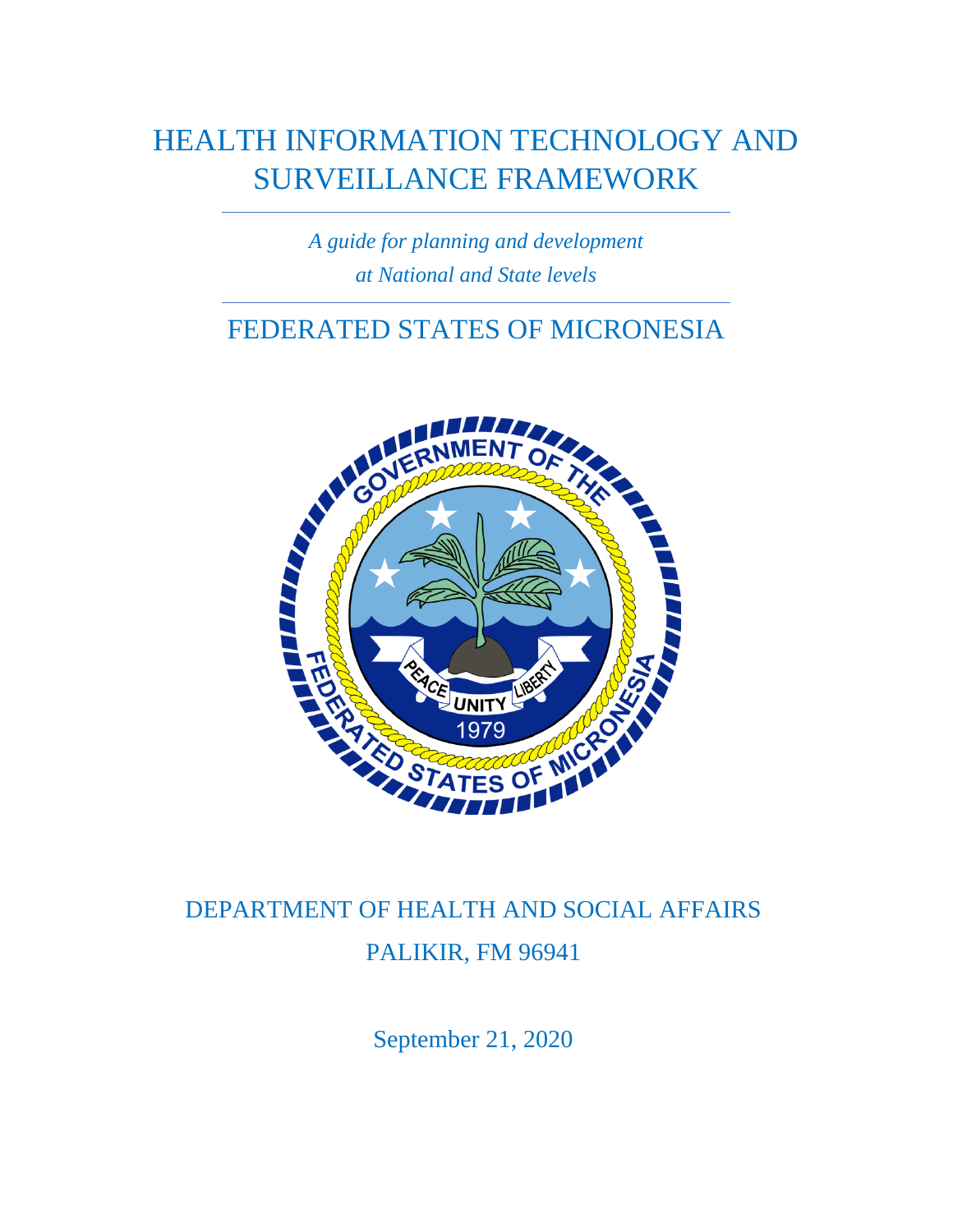### **Table of Contents**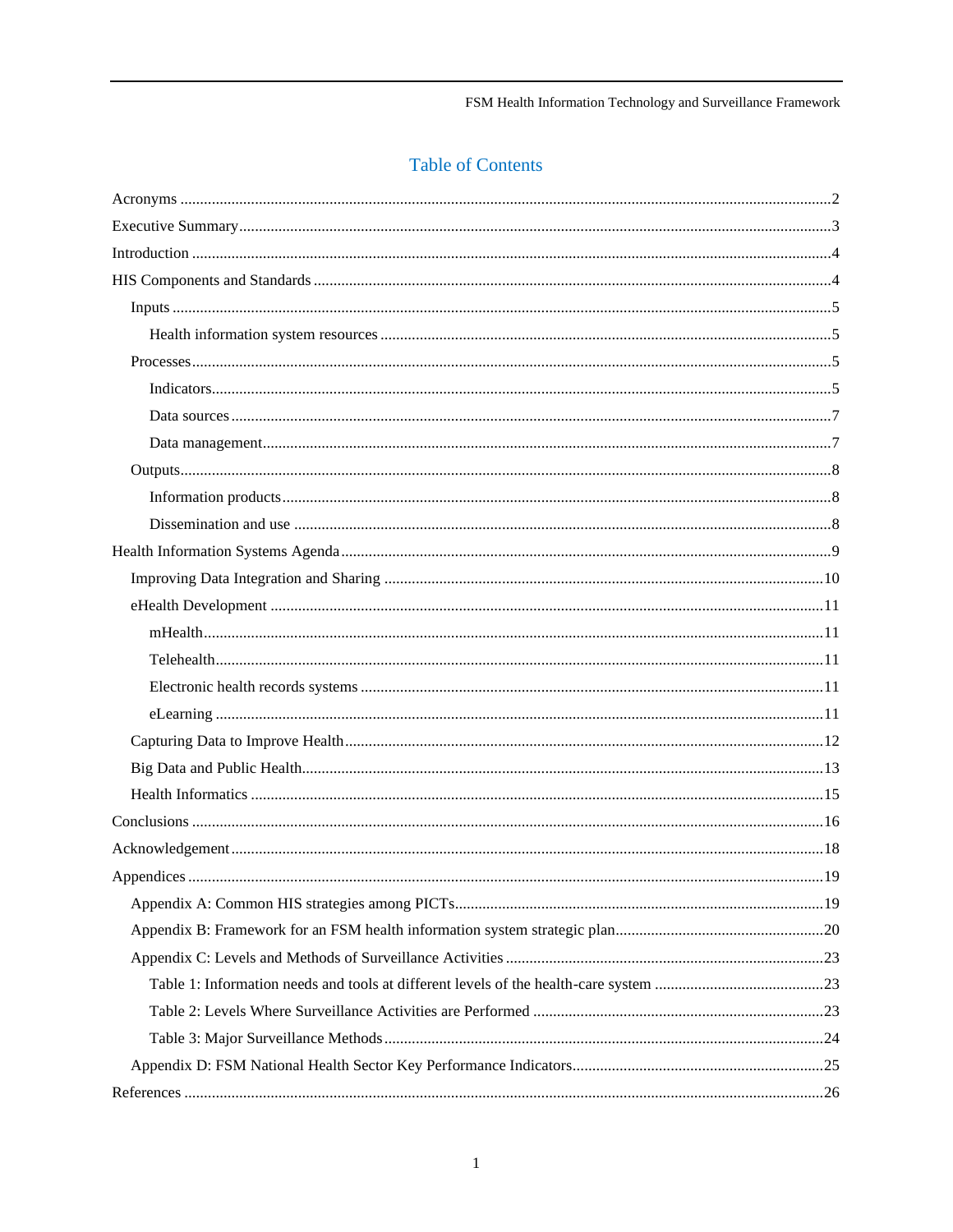# <span id="page-2-0"></span>Acronyms

| <b>CBO</b>   | community-based organization                                  |
|--------------|---------------------------------------------------------------|
| <b>DHS</b>   | demographic and health survey                                 |
| <b>DHSA</b>  | Department of Health and Social Affairs (National Government) |
| <b>EHR</b>   | electronic health records                                     |
| <b>FSM</b>   | <b>Federated States of Micronesia</b>                         |
| <b>HIS</b>   | health information system                                     |
| <b>HMN</b>   | <b>Health Metrics Network</b>                                 |
| <b>HRMIS</b> | human resources management information system                 |
| <b>ICT</b>   | information and communication technology                      |
| IT           | information technology                                        |
| <b>KPI</b>   | key performance indicator                                     |
| <b>NHN</b>   | national health number                                        |
| <b>PAS</b>   | patient administration system                                 |
| <b>PHIN</b>  | Pacific Health Information Network                            |
| <b>PICTs</b> | Pacific Island countries and territories                      |
| <b>POLHN</b> | Pacific Open Learning Health Network                          |
| <b>RCT</b>   | randomized control trial                                      |
| <b>SDG</b>   | <b>Sustainable Development Goal</b>                           |
| <b>SIDS</b>  | small island developing state(s)                              |
| <b>SPC</b>   | Secretariat of the Pacific Community                          |
| <b>STEPS</b> | STEPwise approach to surveillance                             |
| <b>UHC</b>   | universal health coverage                                     |
| <b>WHO</b>   | World Health Organization                                     |
| <b>WPRO</b>  | World Health Organization Western Pacific Regional Office     |
| <b>YRBSS</b> | Youth Risk Behavior Surveillance System                       |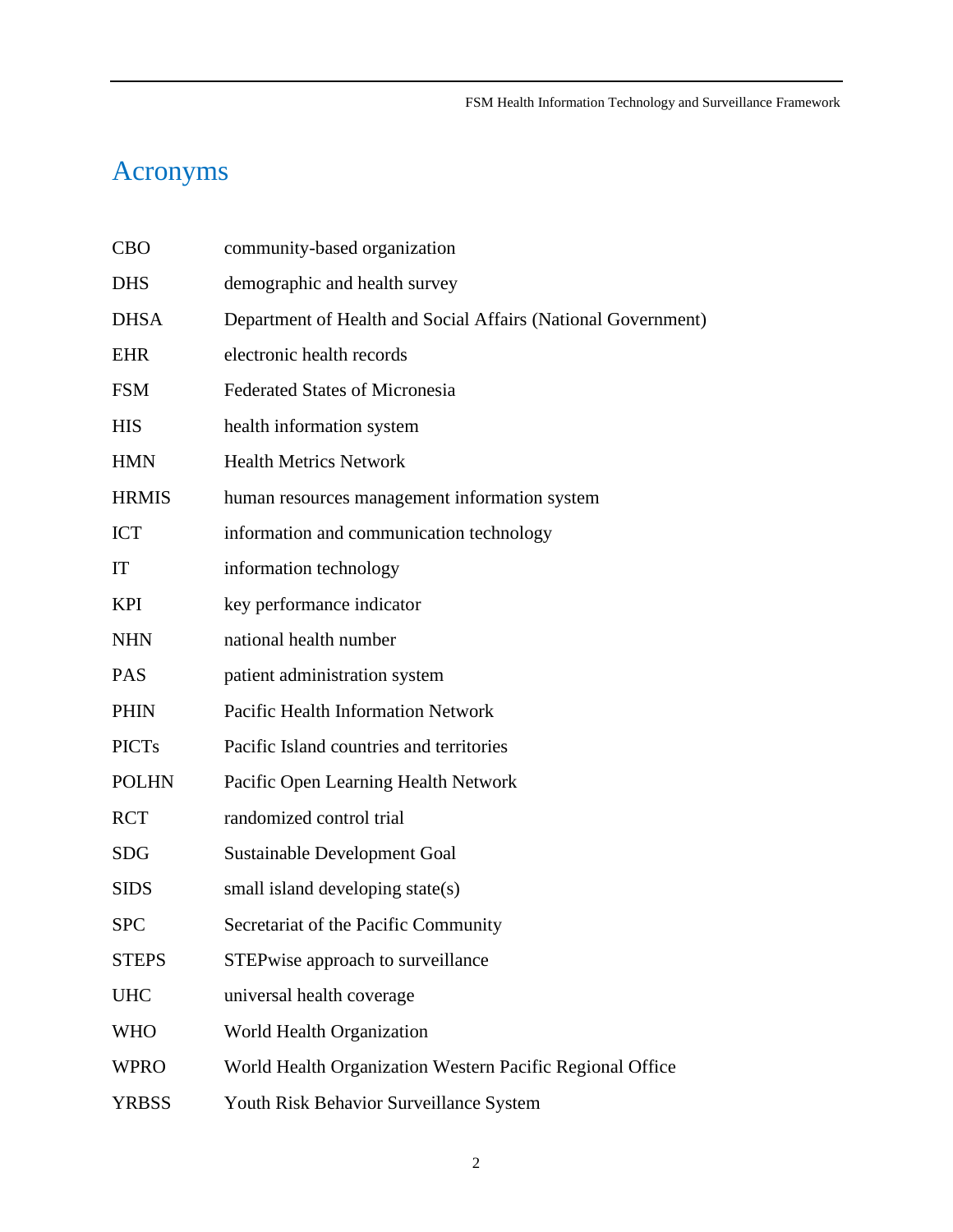## <span id="page-3-0"></span>Executive Summary

The 2014 Health Summit of the Federated States of Micronesia (FSM), convened at Palikir, Pohnpei from August 18-20, 2014, aimed to unify the numerous nation- and state-level policies, directives, initiatives, commitments, and programs to improve, guide, and sustain health development. One priority area of the strategic framework that came out of the Health Summit was Health Information and Surveillance, with the overarching goal of improving the availability, accessibility, quality, and use of health information for evidence-based decisionmaking across the health sector. This goal was broken down into seven areas of strategic action:

- 1. Develop and implement national- and state-level strategic plans.
- 2. Evaluate and harmonize all health surveillance information systems.
- 3. Migrate to electronic health records systems.
- 4. Strengthen IT infrastructure.
- 5. Secure political engagement and commitment at the national, state, and local levels.
- 6. Establish event-based surveillance at the state level.
- 7. Improve completeness, timeliness, and accuracy of health data.

The purpose of this document is to serve as a guide for the Department of Health and Social Affairs (DHSA) in furthering its vision and mission in health information technology and surveillance, and to be used by the Department to support its efforts in securing donor partners and funding. Additionally, having access to estimates that can give decision-makers a better picture of what's going on inside the country can pave the way to better allocation of resources.

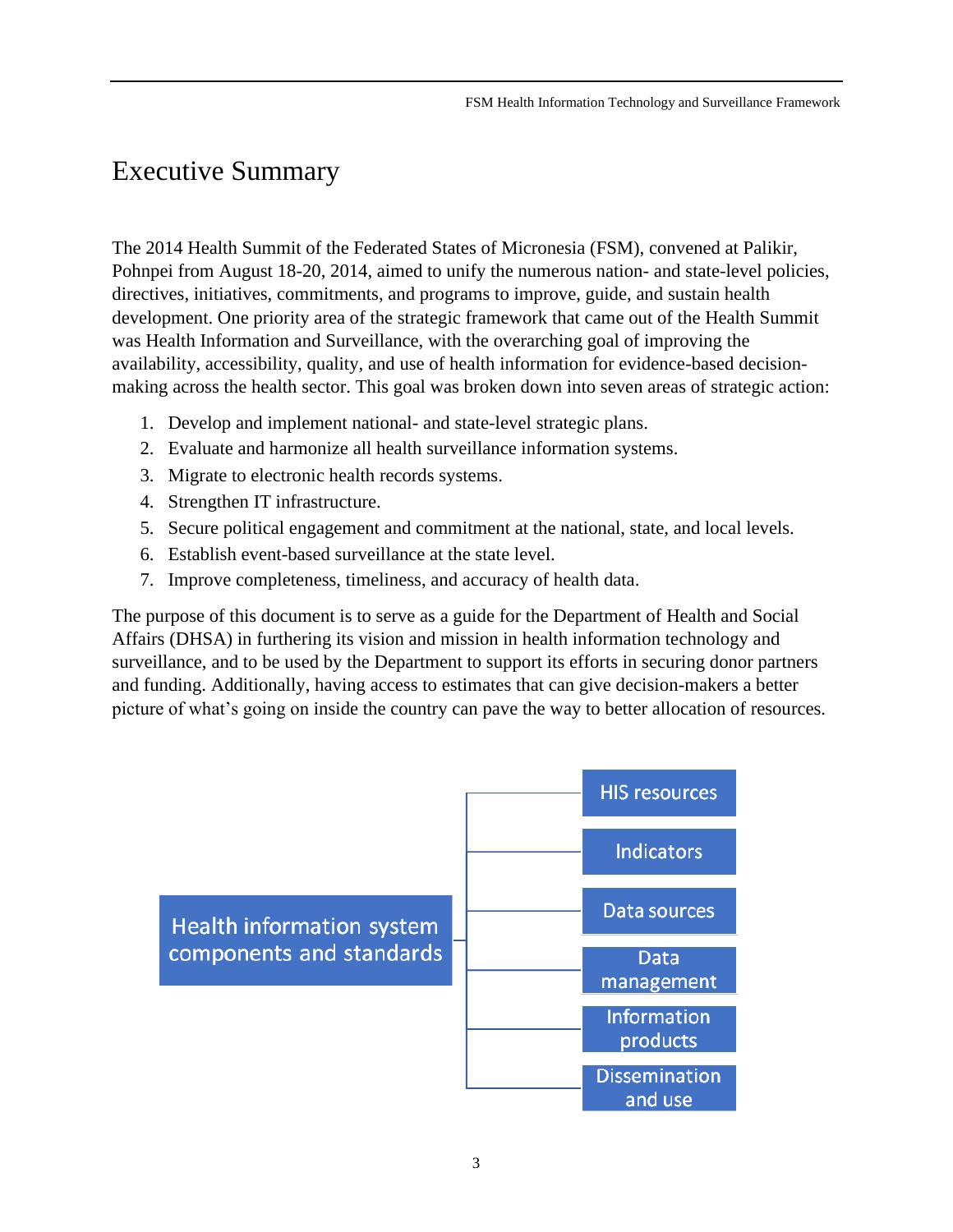## <span id="page-4-0"></span>Introduction

The FSM region encompasses diverse geography, populations, cultures, economies, and politics. It includes four states, with an estimated population of 105,544 people (World Bank, 2017). The



FSM is separated into four regions of the four states: Yap (west), Chuuk, Pohnpei, and Kosrae (east), each with ethnic, linguistic, and cultural differences.

Health outcomes in the FSM vary with subregion. Infectious diseases continue as a major health concern for some subregions, while urbanization and changes in lifestyle and diet have changed the epidemiology in the country. These factors have caused a rapid increase in noncommunicable diseases (NCDs).

There is little published material on health information systems (HIS) in the Pacific region, but a push since 2009 has seen a noticeable increase. For recent decades and persisting today, it is often thought that information from many Pacific Island countries and territories (PICTs) is incomplete, unreliable, obsolete, and of poor quality (Finau 1994). To address these misconceptions and strive to close this research gap, in 2009 the Health Information Systems Knowledge Hub of the University of Queensland hosted the meeting of the Pacific Health Information Network (PHIN) and the Pacific Health Information Systems Development Forum ('the Forum'). The FSM was represented as a partner country at the PHIN meeting and the Forum.

These meetings were designed to bring together regional country stakeholders and global health information systems leaders to engage in discussions regarding the latest knowledge developments in health information systems. Both meetings provided the opportunity for knowledge and experience to be shared among a broad community of interested stakeholders, global expertise, and representatives from across Pacific Island countries and territories.

## <span id="page-4-1"></span>HIS Components and Standards

The Health Metrics Network (HMN) divides health information systems conceptually into six components in their *Framework and Standards for Country Health Information Systems* (WHO, 2008). There is clear value in defining what constitutes a health information system and how its components interact with each other to produce better information for better decisions and better health. In addition to its six components, a health information system can be further subdivided into its *inputs*, *processes*, and *outputs*. Inputs refer to resources, while processes touch on how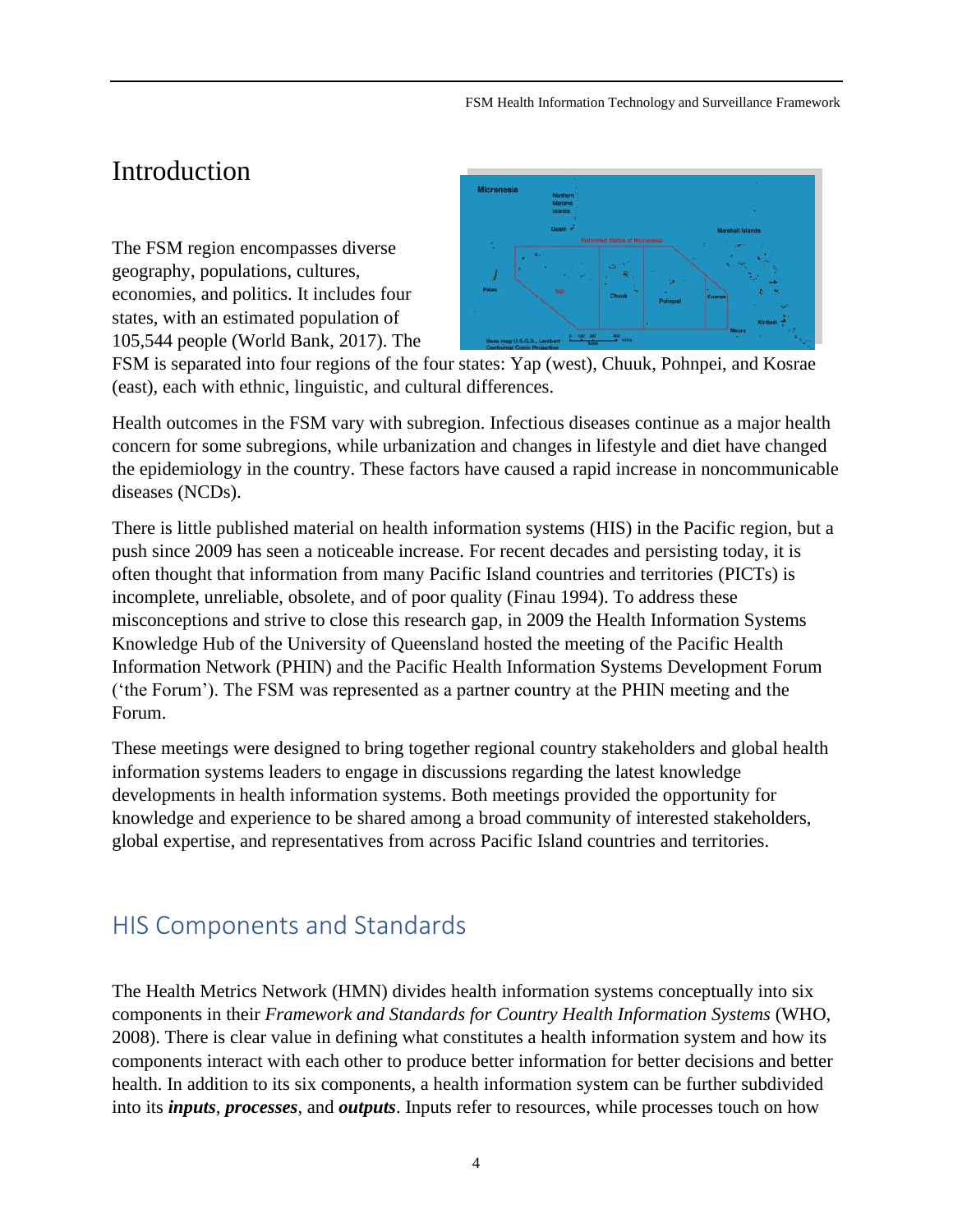indicators and data sources are selected and data is collected and managed. Outputs deal with the production, dissemination, and use of information. These components are used to focus country strategic planning, as well as to inform about current practice and challenges within the FSM health information system. Accordingly, the six components of a health information system are:

<span id="page-5-0"></span>

#### <span id="page-5-1"></span>Health information system resources

These include the legislative, regulatory, and planning frameworks required to ensure a fully functioning health information system, and the resources that are prerequisites for such a system to be functional. Such resources involve personnel, financing, logistics support, information and communications technology (ICT), and coordinating mechanisms within and between the six components.

Health information system resources are the input component of a given health information system. In the FSM, infrastructure and workforce are two of the main HIS resources.

Infrastructure resources consist of physical infrastructure such as internet and computers, as well as email, mobile phones, and portable devices through which health professionals conduct their activities. A fully integrated, web-connected database is also an important resource and one that DHSA recognizes as a need. The Department is currently in the process of transitioning towards a web-connected database.

A second important resource for a well-functioning HIS is a strong workforce.

<span id="page-5-2"></span>*Processes*



#### <span id="page-5-3"></span>**Indicators**

A core set of indicators and related targets for the three domains of health information is the basis for a health information system plan and strategy. Indicators need to encompass determinants of health; health system inputs, outputs, and outcomes; and health status.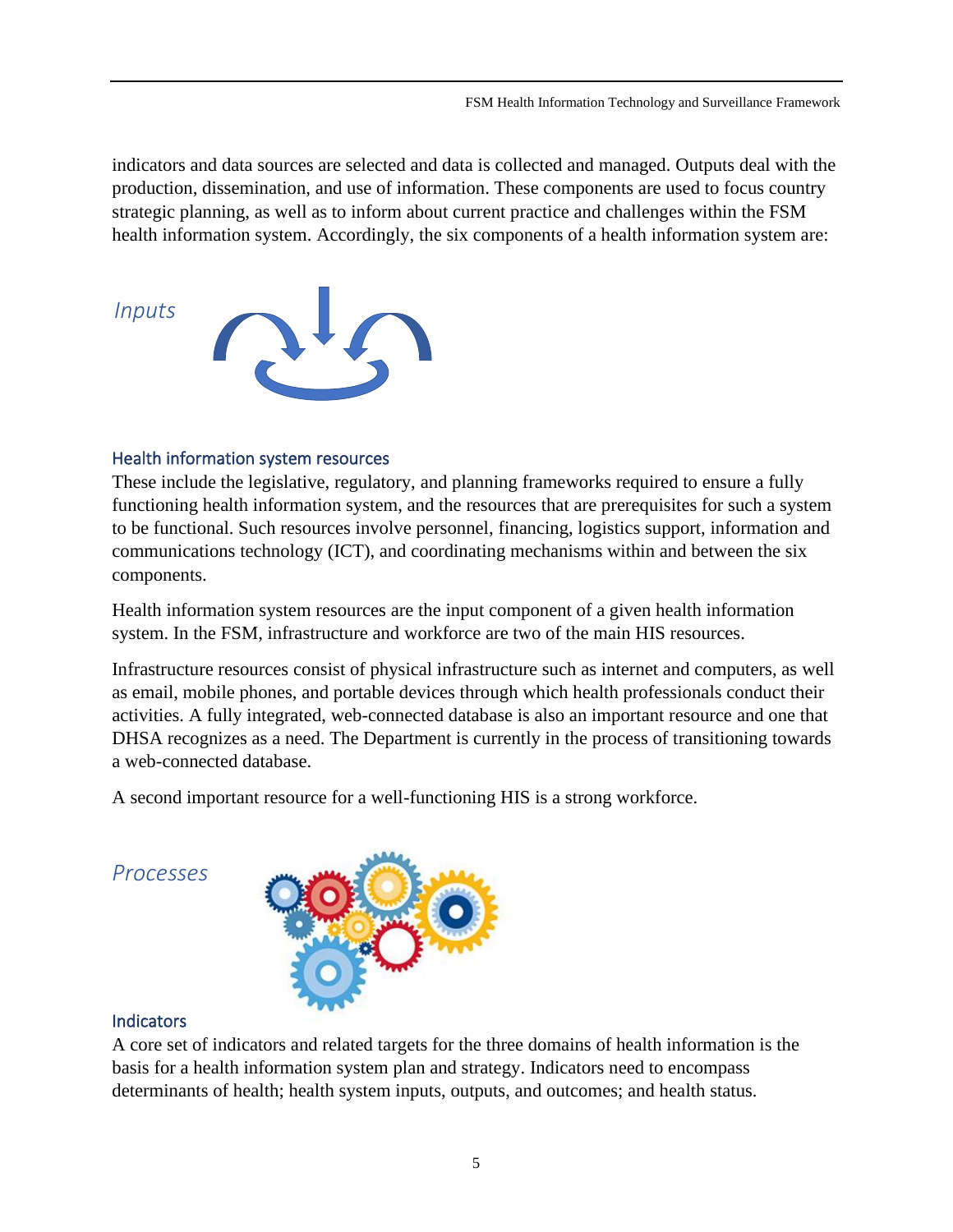Technical staff from FSM-DHSA and each state Department of Health held a workshop for Health Data Improvement and Strengthening on Pohnpei island from February 22-23, 2017. During this workshop, participants agreed that reliable and accurate reporting of health information to document health status should be a core function of their national and state governments. Previous reports have cited that the government's ability to report accurate and verifiable health indicators is inadequate, and the workshop aimed to address this.

Participants concluded that the 14 health indicators that had been used since 2004 were outdated. They used the workshop as an opportunity to review the existing key performance indicators (KPIs) for health, in addition to reviewing methods and means used in their collection for further improvement. The workshop also aimed to increase participants' knowledge, understanding, and appreciation of the KPIs, along with brainstorming ways to minimize inconsistencies and errors in the reporting process. An ongoing goal at the adjournment of the workshop was to automate the collection and reporting of the KPIs where possible across the FSM.

In conclusion of the workshop, participants decided upon 27 KPIs for health, which can be found in Appendix D.

Objectives to be considered in future HIS strategic planning include:

- Update KPIs and identify/develop definitions and methods for each
- Identify staffing and resource needs for KPI monitoring, and identify ways to minimize reporting burden, assure accuracy and consistency of measurement, and maximize impact of KPI monitoring
- Identify ways to improve the reporting and monitoring of KPIs
- Review current reporting for TB, leprosy, and diabetes initiatives and identify any needs for upgrading reporting system

Outputs:

- A set of KPIs with clear definitions, methods for collection, and source of data (Data Dictionary)
- A set of recommendations regarding KPI selection, assuring accurate and consistent reporting, and maximizing impact of performance

Key considerations for the panel include but are not limited to: Who will lead preparation of the national KPI profile each year? Who will do technical data work at each state each year? How do we protect data integrity and consistency year-to-year? What resources are needed in relation to financing and staffing? How do we maximize impact and use of KPIs? Reaching consensus and endorsement will be critical.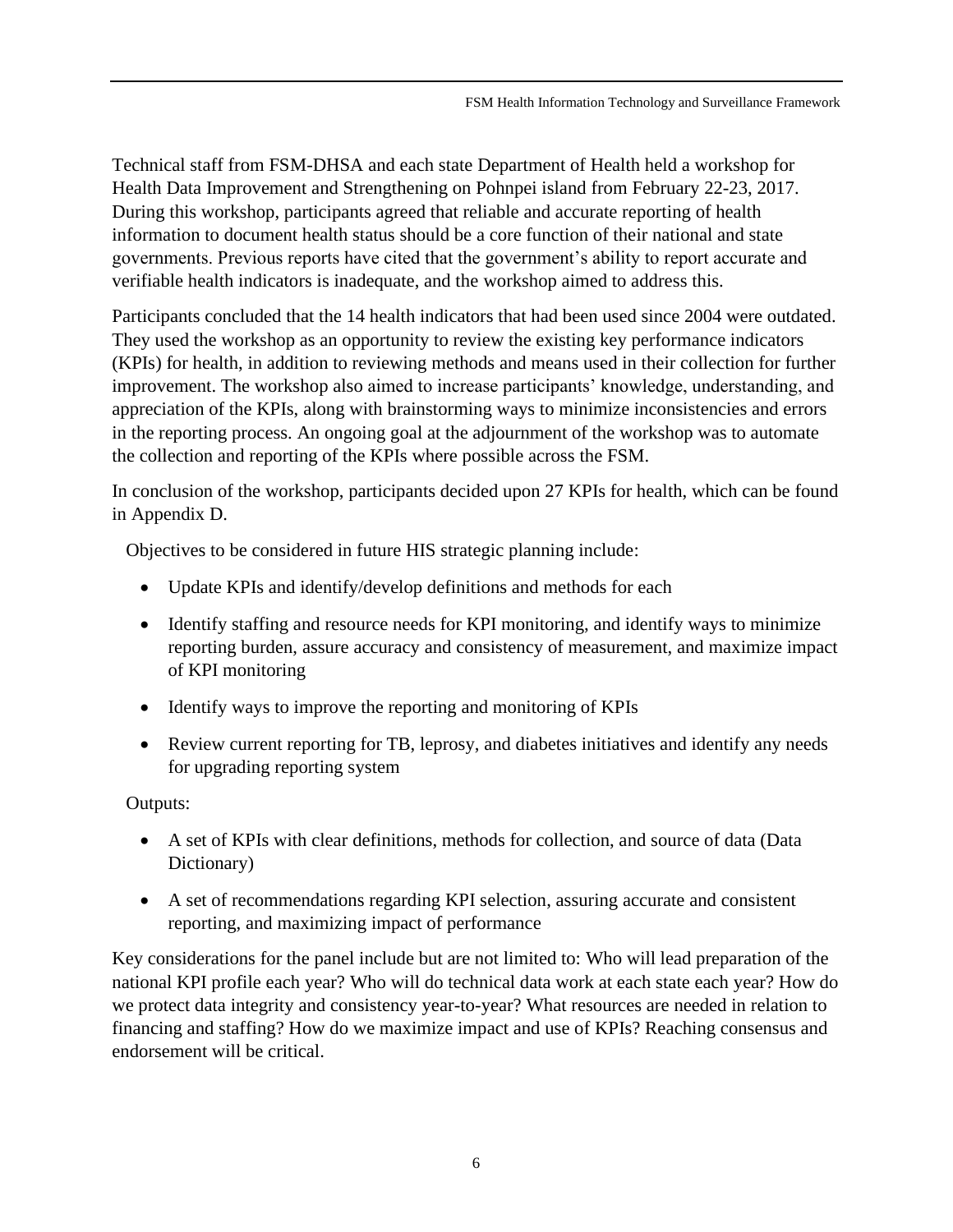All indicators are flawed, whether qualitative or quantitative. What matters is not finding the perfect indicator, but settling upon a *consistent and intelligent* method of assessing our output results, and then tracking our trajectory with rigor. What do we mean by great performance? Have we established a baseline? Are we improving? If not, why not? How can we improve even faster toward our audacious goal?

Any journey from good to great requires relentlessly adhering to these input variables, rigorously tracking our trajectory on the output variables, and then driving ourselves to even higher levels of performance and impact.

#### <span id="page-7-0"></span>Data sources

Data sources can be divided into two main categories; (1) population-based approaches (censuses, civil registration, and population surveys) and (2) institution-based data (individual records, service records, and resource records). A basic set of standards for each source and strategic elements in achieving these standards are important. It should be noted that a number of other data-collection approaches and sources do not fit neatly into either of the above main categories but can provide important information that may not be available elsewhere. These include occasional health surveys, research, and information produced by community-based organizations (CBOs).

#### <span id="page-7-1"></span>Data management

Data management covers all aspects of data handling from collection, storage, quality-assurance, and flow, to processing, compilation, and analysis. Specific requirements for periodicity and timeliness are defined where critical – as in the case of disease surveillance.

Among other things, data management involves creating data collection tools and creating databases for storage of information that is collected. It also means ensuring that the data that is stored can be preserved for long-term use and is in a format that's usable to a wider research community. The data should live 50, even 100 years into the future. The information that DHSA is developing right now should be used to support the evidence that it generates, and this information can and should be looked back at in the many years to come.

Data comes from quite a wide array of information sources, including being generated by diagnostic laboratories (i.e. tuberculosis, HIV, etc.) and epidemiological surveys.

DHSA acknowledges that it faces challenges regarding data management. However, with recent developments in technology, we have new tools that are being developed to promote better collection of data and production of higher quality of data.

DHSA is committed to ensuring the use of internationally defined standards in the way we collect, in the way we define, and in the way we store our data. This enables our data to be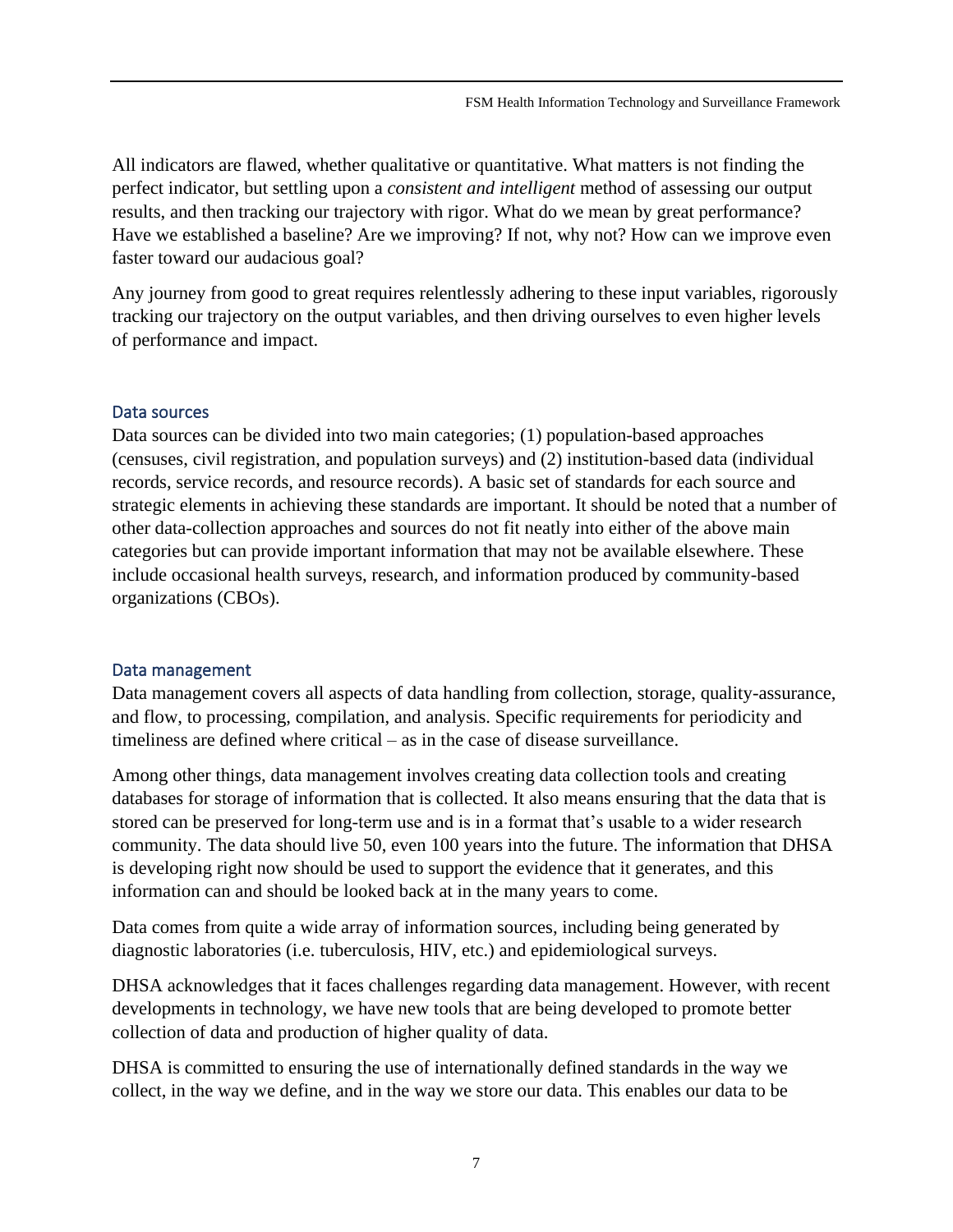useable by a wider community, and to be beneficial to and able to be applied into different settings.

### <span id="page-8-0"></span>*Outputs*



### <span id="page-8-1"></span>Information products

Data must be transformed into information that will become the basis for evidence and knowledge to shape health action.

Finally, the rapidly emerging area of social media for health care should be explored further. Despite cellular subscriptions being relatively low in the FSM, it can be expected that smartphone/featurephone ownership is higher, and social media use is only growing as more villages, islands, and regions come online. It would be prudent to increase information dissemination through the development of DHSA social media channels.

### <span id="page-8-2"></span>Dissemination and use

The value of health information can be enhanced by making it readily accessible to decisionmakers (giving due attention to behavioral and organizational constraints) and by providing incentives for information use.

For a health information system to function, various policy, administrative, organizational, and financial prerequisites must be in place. Supportive legislative and regulatory environments are needed to enable confidentiality, security, ownership, sharing, retention, and destruction of data. Investment from domestic and international sources is required to strengthen ICTand provide human resources to run these systems. Expertise and leadership at national and state levels must also be provided to enable the monitoring of data quality and use. And there must be infrastructure and policies in place to transfer information between producers and users both inside and outside the health system.

Limited national resources and capacities affect how far the FSM and its states can apply the full standards, and how this may be achieved. In the four FSM states, standards did not previously exist, and they are likely to evolve over time as states adapt, use, and learn from both the FSM Framework and the HMN Framework.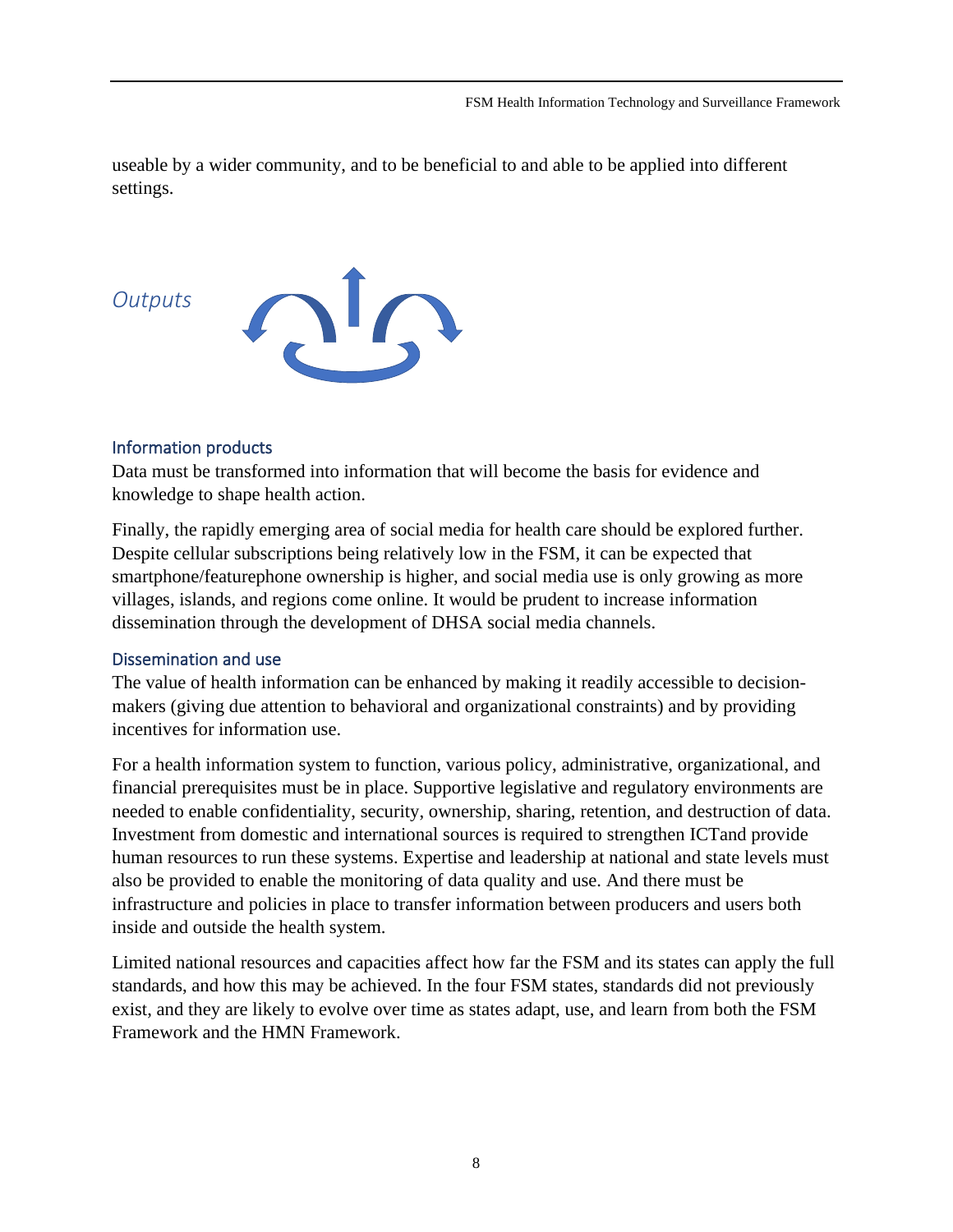## <span id="page-9-0"></span>Health Information Systems Agenda

There are increasingly rigorous international and national demands on health information systems. Health information systems are important for a well-functioning health system, especially due to increased accountability for resource allocation and the need for measuring health outcomes. For donors and decision-makers to invest financially in health information systems, it is becoming more important that performance requirements such as quality, coverage, and efficiency are met.

However, there are many well-known complexities of health information system activities in island settings like the FSM. They are systematic in nature, with no easy 'quick fixes' such as through rapid introduction of information technologies and communication.

Data integration and reconciliation issues are prominent and not made any easier by the proliferation of new health partnerships and alliances, both disease-focused and information focused, as well as the global reporting of Sustainable Development Goal (SDG) indicators. The FSM needs to be empowered to take ownership of its own health information and to lead state strategies and action plans to address such issues at a more local level. Donors should align their reporting requirements with FSM health information collections and plans.

Human resources for the national health information system are vital, and there is a need to build on existing capacities for data collection and management. In particular, DHSA emphasizes the critical need for developing skills in data evaluation, analysis, interpretation, and reconciliation from different sources. Like many countries in the Pacific, these skills in lacking in the FSM.

A health information system is vital not only for managing acute diseases but also chronic conditions. With the rapid epidemiological transition in the FSM from acute to chronic, as well as the 'double burden', there is a great need to address the long-term implications for the health system. Hence, systems need to value longitudinal patient data and institution-based data more highly and reward data collectors, managers, archivists, and analysts for their efforts.

Health information systems are expected to be fit-for-purpose to meet multiple users' needs, so they must be astutely designed. They serve multiple purposes from the perspectives of patients, providers, program managers, communities, civil societies, and decision-makers. A health information system must inform all dimensions of a health system's performance: quality, coverage, and efficiency. And it must provide this information in a timely way. An additional expectation is that the health information system will be the basis for research and knowledge generation.

There are clear reasons why FSM should be spending money on collecting these data as opposed to just providing services. Having better information from data can help with planning of services and allocation of resources. Time can also be saved, and there's a financial advantage there. Ultimately, data is key for service delivery and how we plan our health services anywhere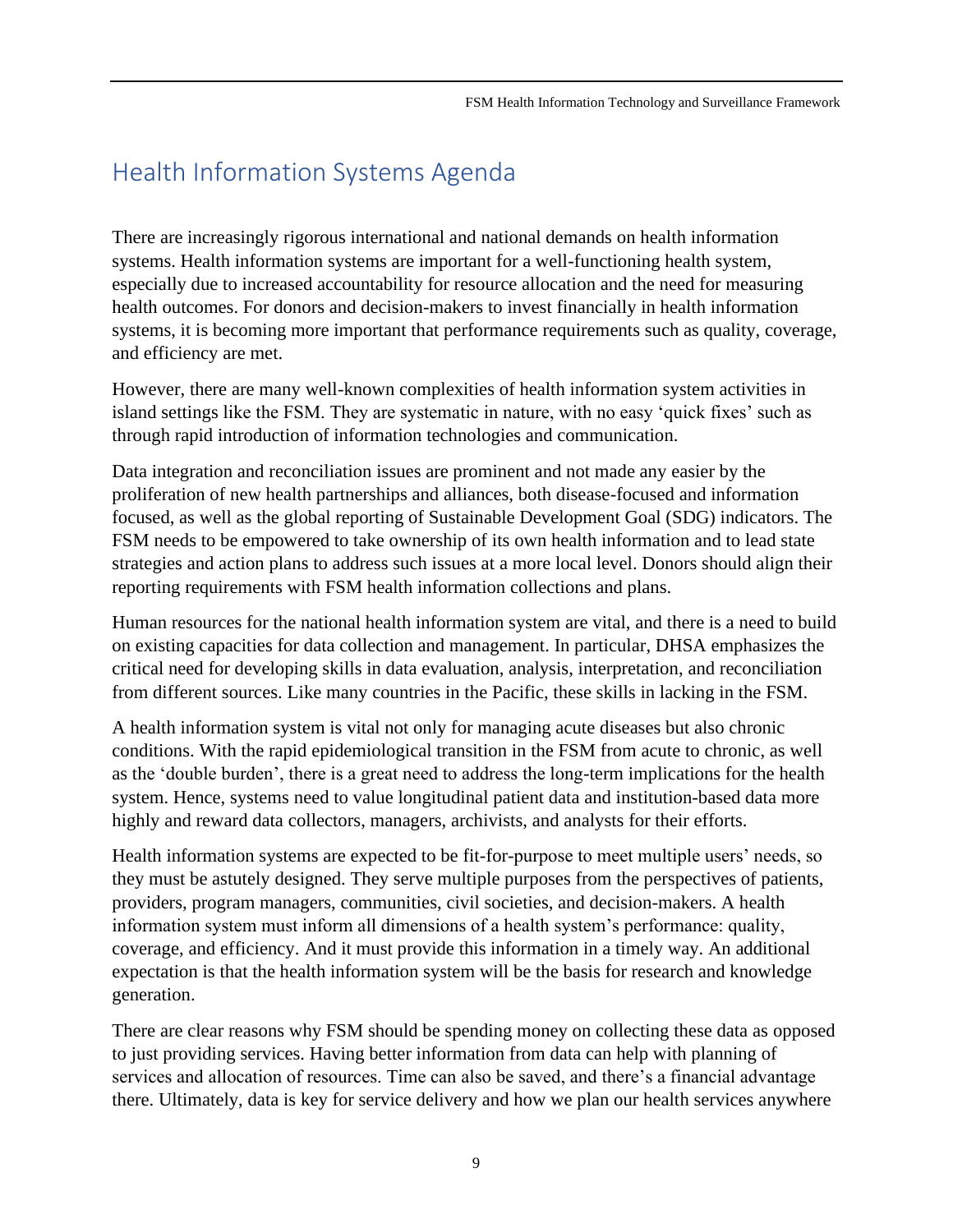in the FSM. Improvements in data mean improvements in service delivery, and that means saving lives and helping people live healthier lives.

### <span id="page-10-0"></span>*Improving Data Integration and Sharing*

The WHO Western Pacific Regional Office (WPRO) defines health information system integration as 'the process of combining different components of health information systems so that they function in a more coordinated and unified manner,' (WPRO, 2006). Integration can take place at various levels of the health information system, including:



- **contents**, including indicators and information
- **data management**, using information technology to create a central repository
- **data analysis and quality assurance**, using standardized analytical and statistical techniques
- **organizational support**, including training and capacity building
- **data sharing and dissemination**, using visual analytics
- **donor inputs**, including resource sharing.

Data integration is the effort to link independent data elements or different data sources with different data types or storage mediums to create new information. In involves all aspects of data handling from collection, storage, and quality assurance to processing, compilation, and analysis. The ideal of 'perfect data' is largely unachievable because of inherent limitations in all data collection methods. In general, the majority ofpotential for data omission and for transcription and computational errors exists at the primary collection source (e.g. dispensary or clinic level in the FSM). As a result, data reported by health facilities often have quality issues, particularly bias, missing values, and computation errors. Therefore, data quality needs to be assessed, including adjustment and reconciliation of data from different sources so that the data is reliable for use for planning and reporting progress on key performance indicators.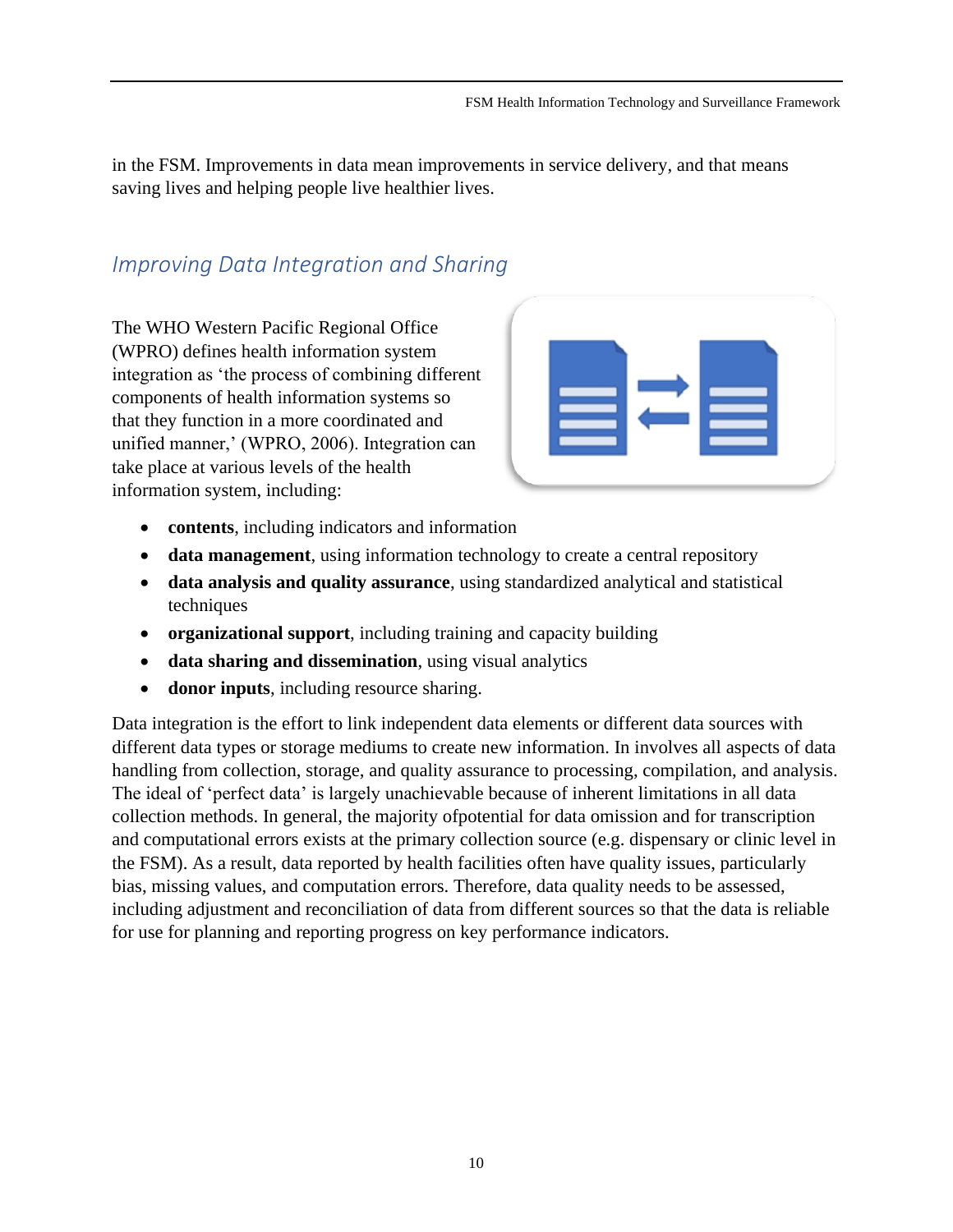

### <span id="page-11-0"></span>*eHealth Development*

eHealth can support universal health coverage (UHC) in the FSM. It will be important to build eHealth foundations through policy development, funding approaches, and capacity building in eHealth through the training of students and professionals. Specific eHealth applications

include mHealth, telehealth, electronic health records (EHR) systems, and eLearning, and they can all contribute int different ways to the goals of UHC.

#### <span id="page-11-1"></span>mHealth

This refers to the use of mobile to promote health. In the FSM subscribers to mobile services has increased over the years. We have seen some health messages being promoted through this medium, but not enough. In some countries, there is evidence on how healthcare workers have managed to reach high-risk or target individuals to remind them about their appointments and other health-related services.

FSM needs to explore the use of the mHealth technology to promote health where subscribers to this service is available.

### <span id="page-11-2"></span>**Telehealth**

Telehealth refers to providing health service through distance so tools such as telephone, Internet application or other store-and-forward type of technology need to be explored. In the outer islands, having a two-way radio communication where Internet is still not predominantly available is still used.

In addition, linking up to medical specialists abroad (outside the FSM) through the Internet will be explored and encouraged.

### <span id="page-11-3"></span>Electronic health records systems

Of interest is the extent to which legal frameworks protect patient privacy in EHRs as the FSM health care system moves towards delivering safer, more efficient, and more accessible health care.

#### <span id="page-11-4"></span>eLearning

Recent years have seen the emergence of multiple eLearning outlets that the DHSA can take advantage of to increase capacity of its staff, as well as aid the greater health sector workforce in the transition to more eHealth applications such as EHR systems.One such outlet is the Pacific Open Learning Health Net (POLHN), developed by WHO and Pacific Ministries of Health, which provides free online learning opportunities to health workers in the Pacific. DHSA can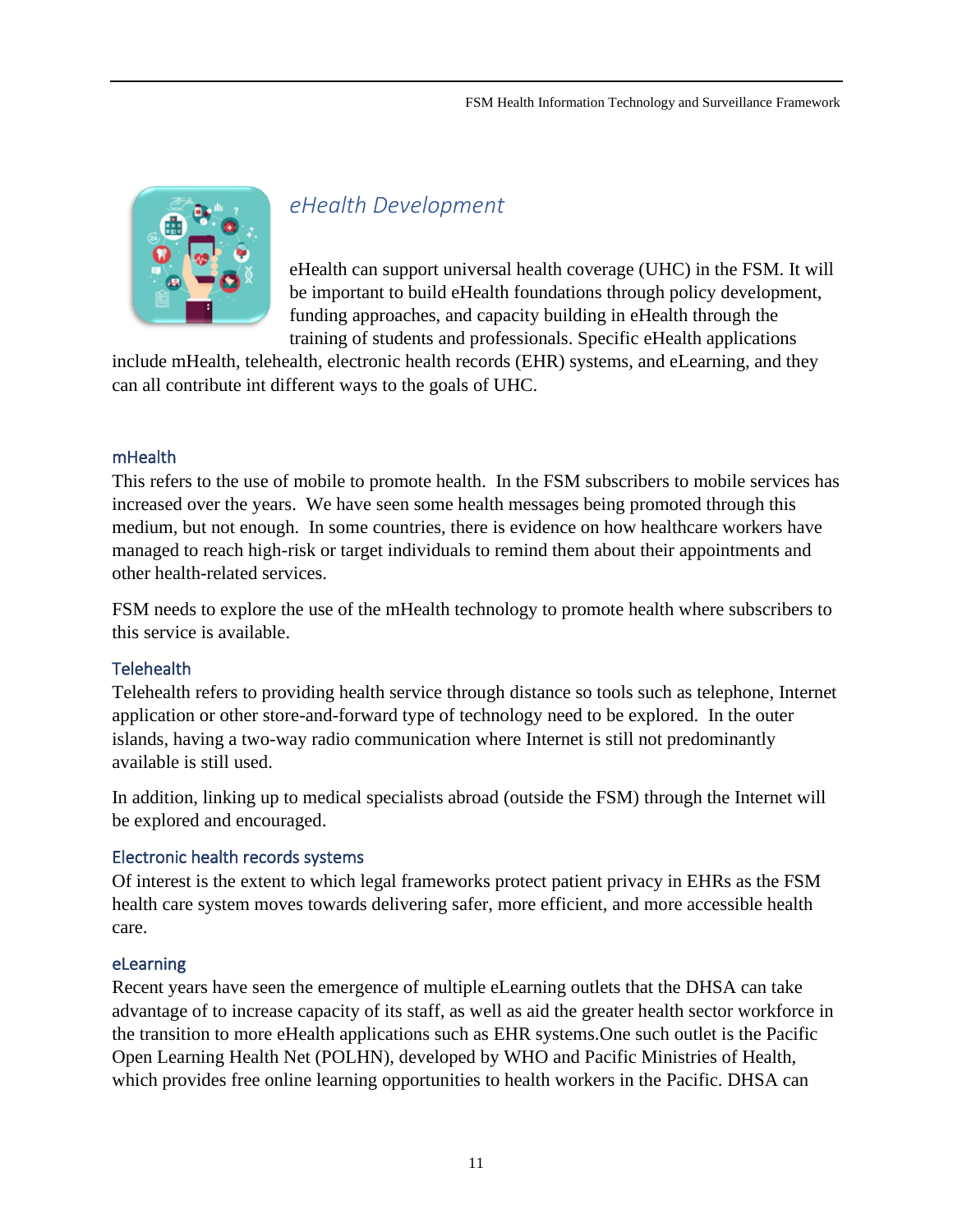make continuing professional development freely accessible to all health sector workersthrough the use ofrelevant, effective, and quality eLearning like that offered by POLHN.

### <span id="page-12-0"></span>*Capturing Data to Improve Health*

Data can be used to address a range of challenges. As it is increasingly important to rely on data to inform decisions, DHSA can use the massive amount of data that it is collecting to extract new knowledge and inform decision-making. By taking both the methodological rigor and the enormous number of advances in areas such as computation and data visualizationand bringing this to bear with the top scientific questions facing our island communities, the



Department can really impact the way that islanders live.In the general area of public health, FSM will now be able to rely on data to measure all kinds of variables.

Dr. Francesca Dominici and David Parkes, co-directors of Harvard University's Data Science Initiative, discussed how having access to the right data can make the problem we are trying to solve look completely different (Harvard Chan, 2017). Data can be used to inform policy in several ways. As policy and important changes in policy should be informed by science, data has a natural role to play. DHSA recognizes the importance of keeping the bar very high in terms of producing and using only the best possible data, regardless of the context. As such, the Department aims to build consistency in taking the most reliable source of dataand using what the data says to inform policymaking.

DHSA seeks to harness data to improve decision-making, recognizing that the need for causal modeling is very important. Data means new knowledge and information, and not confusion or absence of information.We are now in an era where everything is becoming more personalized, and data will give DHSA new insight into how to make health care delivery more personal.

In general, society would benefit greatly from a better understanding of how information flows around social networks, how we form our beliefs about things, how we make decisions, how our opinions are influenced. These are things that we don't fully understand and that clearly have a large impact on our society.

More broadly, data can give DHSA and other FSM National and State departments new insight into what the right policy instruments might be to make our island cities function in a better way. Economic models are too simplistic in that they don't model decision-making at the household level; instead, they kind of model everybody in a block making one type of decision and thus they aren't at the level of detail that is needed. Data, on the other hand, can help us understand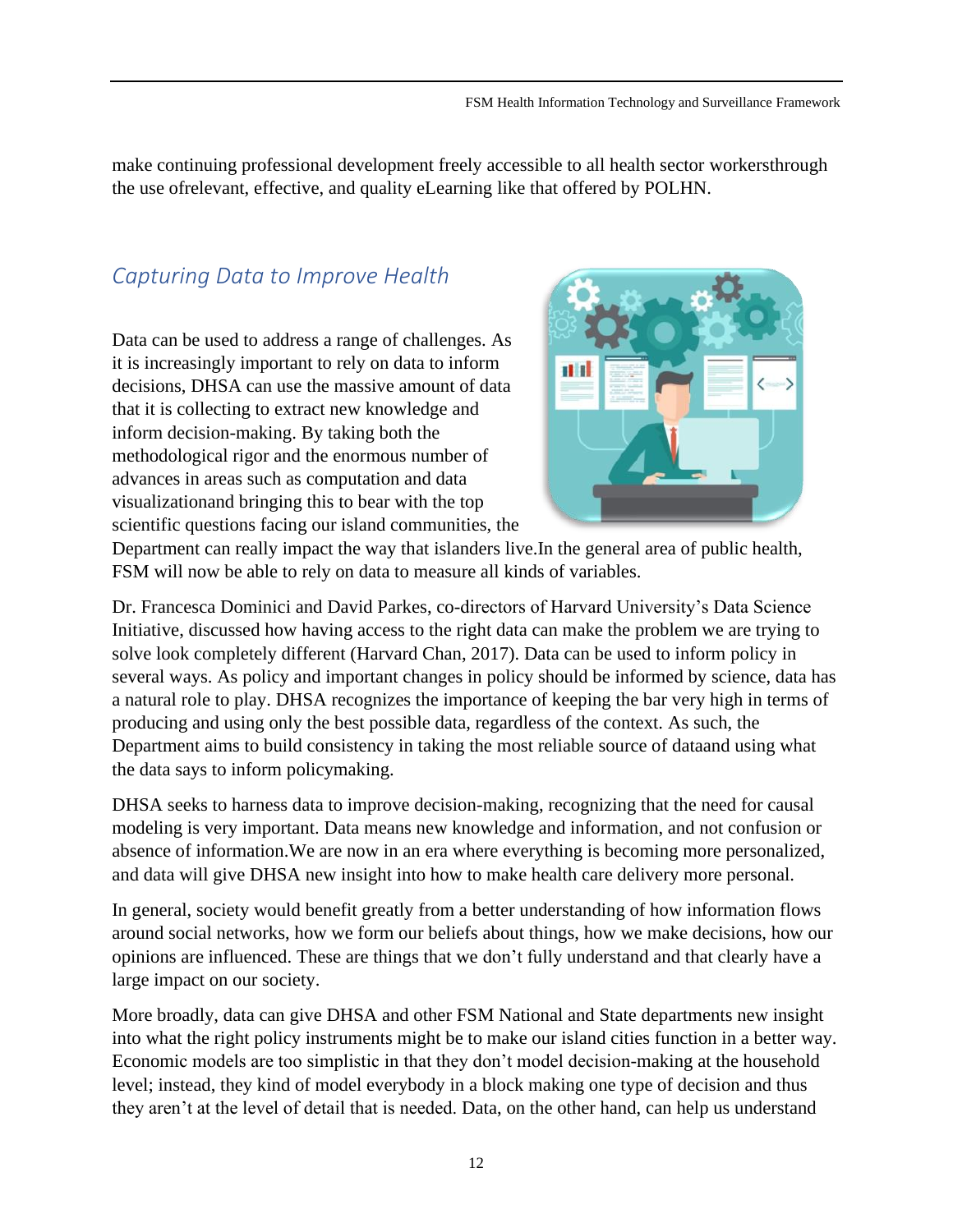complicated socio-economic questions. With the right technology systems, we can find a better way to understand that, thus improving decision-making at both the individual level and the level of cities and governments. It's very challenging, but it is a goal of DHSA to be able to get towards that.



## <span id="page-13-0"></span>*Big Data and Public Health*

This section continues to expand on the importance of a data-driven approach to public health, particularly as it relates to research conducted in the region.

In an ideal world, we can answer questions about health policy and interventions

through randomized control trials (RCTs), the gold standard of scientific research. But in many cases, conducting RCTs is not possible; it could be too expensive, too difficult to enroll the right number of people, or the study itself may be unethical.

That's where big data comes in; researchers are now able to harness vast amounts of existing information on patients, such as in various databases, to replicate RCTs, in a sense. It's an approach with great promise for the public health sector, but also one with potential downsides if the research isn't conducted properly.

Miguel Hernán, the Kolokotrones Professor of Biostatistics and Epidemiology at the Harvard T.H. Chan School of Public Health, is a leading expert in the field of causal inference, which includes comparative effectiveness research, to guide policy and clinical decisions. He discusses how researchers are using big data to answer important questions about health, and the safeguards that need to be in place to avoid misleading results (Harvard Chan, 2018).

Big data refers to large databases where patients' interactions with the healthcare system are stored. Every time somebody goes to the doctor, receives a diagnosis, or starts a new treatment, the information goes into a database. When you put all FSM patients together, that is a database with millions of data points that can be used for research purposes. In building these databases through the transition to EHR systems, it is important for DHSA to have strict protocols in place to prevent any leaks of personal information.

The field of big data has grown rapidly over the last decade or so. Health professionals and researchers started to use big databases in the 1970s, especially in high-income settings. In the FSM, some Department units have been using big databases for many years, including the immunizations unit, but most programs have not had electronic database storage.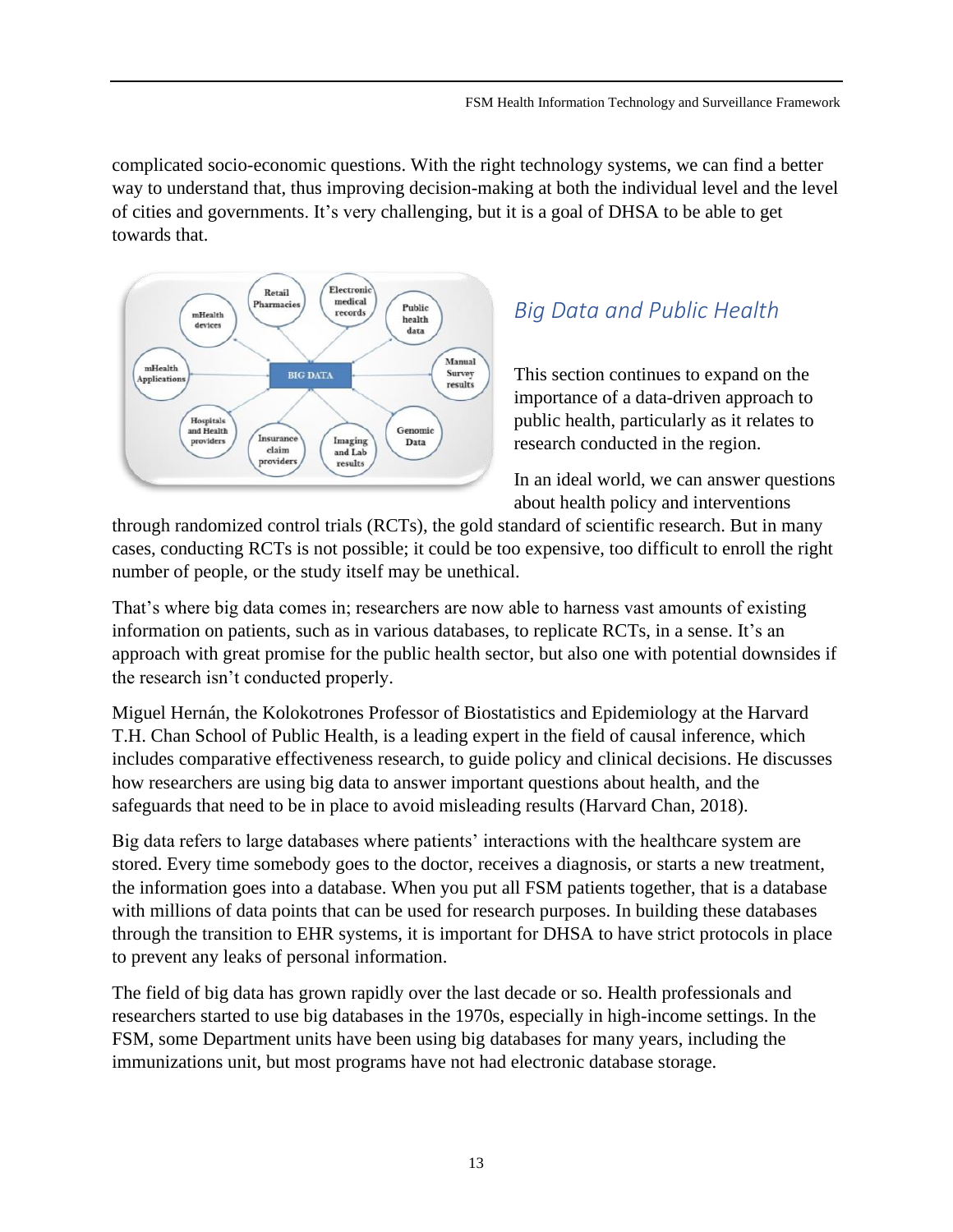Causal inference studies are used to try to learn what works and what doesn't work to improve health using big data. For example, a causal inference study may ask, "How much do screening colonoscopies lower the risk for cancer?" In the past, researchers had very little data to answer these questions. For each question, researchers had to recruit participants and collect data, which meant that studies were relatively small. However, in the last couple decades, with the emergent availability of these big databases, researchers can now ask these questions and try to answer them in a more efficient way, and at a fraction of the cost.

Big data allows researchers to measure the effectiveness of interventions without the costliness of conducting an RCT. In low-resource, research-starved areas like FSM, this is crucial.

The idea of a randomized trial is that researchers randomly assign people to two different treatments, then compare the outcomes between the two groups. Because the treatment assignment happened by chance, any difference between the groups would have to be due to the treatment they are receiving. This is the best possible way of making casual inferences (Harvard Chan, 2018).

In the real world, however, there are many practical difficulties to carrying out randomized trials. Some trials would be so expensive to conduct that researchers cannot even consider them. Others would not be ethical to conduct. Other times yet, researchers are interested in the long-term effects of treatments, maybe after using them for 10 or more years, and a randomized trial simply would not be practical.

Thus, as much as researchers love randomized trials, in many cases, they are not going to be able to conduct them. In those cases, researchers' best chance to learn what works is to use big databases. Even when researchers can conduct randomized trials, they will have to wait three to five years before they know the results of the trials. In the meantime, policy and clinical decisions must still be made. For those decisions, *some* information is needed, which will come from big databases.

In a sense, researchers are taking data that is out there and then modeling what has already happened in the real world, then drawing conclusions from that. By using data that has already happened, researchers can try to emulate a randomized trial that they would like to conduct, but that they cannot.

The benefits of being formal about causal inference in this way (being very precise about the randomized trial that we would like to emulate) is that the approach results in fewer mistakes.

To an extent, researchers are currently at the mercy of the data available from FSM. If the data on a typical dimension or variable is not available, researchers may not be able to proceed with their study. There are people who want to do this type of research, but more often than not, the data doesn't yet exist. This is one of the first decisions that all researchers have to make; they may want to answer certain important questions, so they look at the available data. Sometimes, researchers just have to decide that there is not enough available data in order to provide accurate answers to their questions.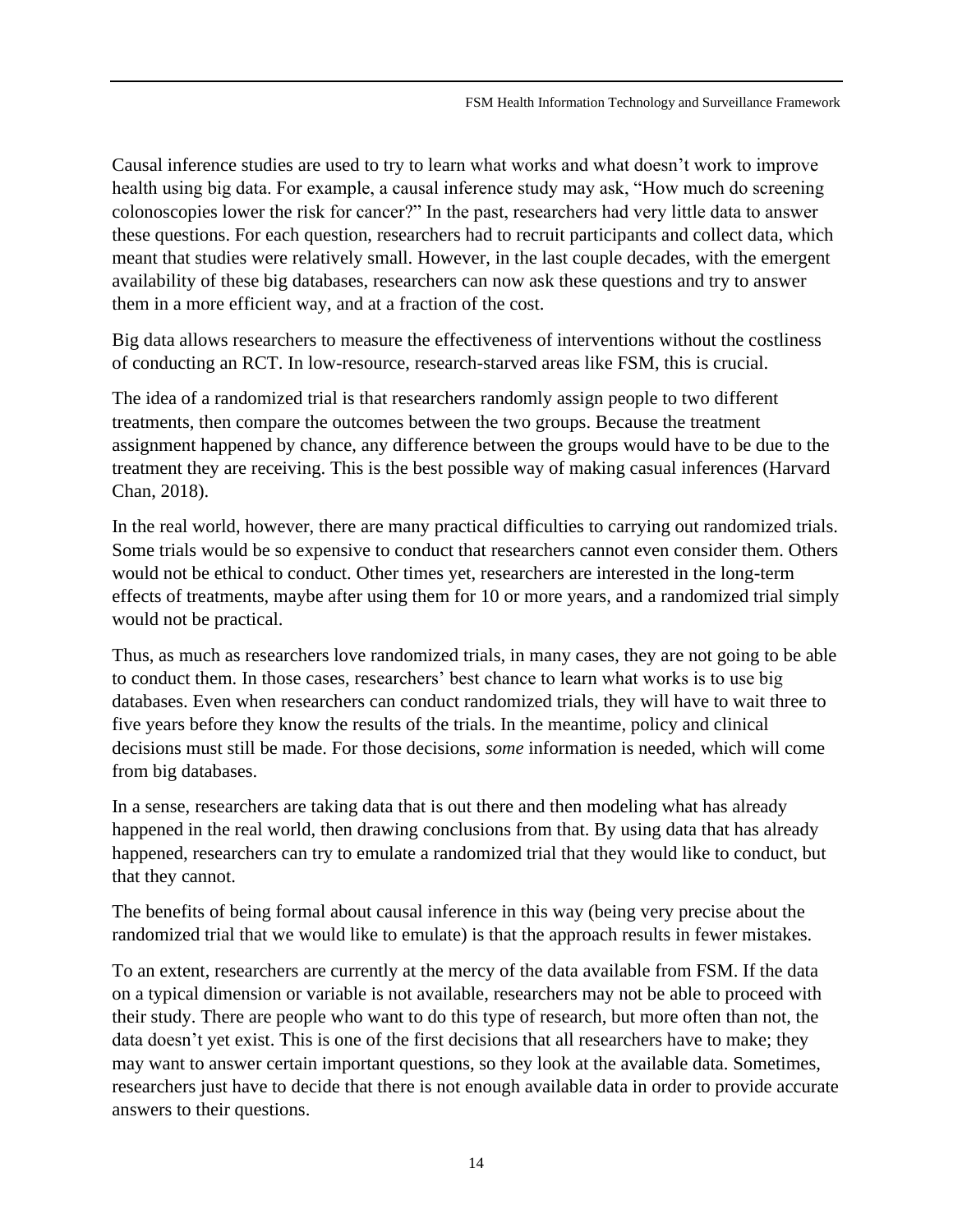Moving forward, the ideal scenario for DHSA is to aid those conducting observational research using the Department's big databases, and to use this research to influence and guide policymaking. Then, down the line when RCTs are more practical, those can be conducted to validate or invalidate what the original study concluded. In the absence of randomized trials, it is better to make decisions based on the limited information that we can obtain from big data, rather than making decisions based on no information at all.

### <span id="page-15-0"></span>*Health Informatics*

Health informatics is about the use of information technology (IT) in healthcare. In high-income settings like the United Kingdom and the United States, IT has been used in hospitals and clinics for quite a long time, since about the 1970s and 80s. Recent research, however, has been looking at the use of IT in healthcare in low-resource settings like the Federated States of Micronesia (FSM).



In high-resource settings, where the technology has been in place for quite a while, health professionals are now starting to use the data that's stored throughout their health systems as part of what's called a 'learning health system' (Oxford Global Health, 2016). The idea is that health professionals analyze the data that's stored in, for example, electronic health record systems to identify any problems with care. Health professionals then implement new solutions to address the issues, and finish by looking in the same data sources to see if the solutions have been effective. Recent research looks at how that same process of a learning health system can be applied in a low-resource setting.

DHSA is currently in the process of implementing electronic health records systems, while simultaneously upgrading IT systems. As part of this process, the Department should look at doing an assessment across FSM and its states of what IT systems health facilities are currently using and what they are planning to use in the future. In the past, low-resource settings like FSM have faced issues of intermittent electricity, problems with broadband connectivity, or just a simple absence of these technologies even being possible, as is the case in remote atolls.

IT systems in the FSM are quite fluid right now, with states seeing recent or upcoming upgrades in IT infrastructure and capabilities. The connection, for example, of a new fiber optic cable to Chuuk, the nation's most populous state, will dramatically increase the state's online capacity, and the implications for economic and social development are tremendous. The Chuuk health sector stands to gain, particularly as DHSA implements and establishes EHR systems. The potential for the successful transition to EHR systems in Chuuk health facilities, for example, has a much higher ceilingafter the activation of the fiber optic cable.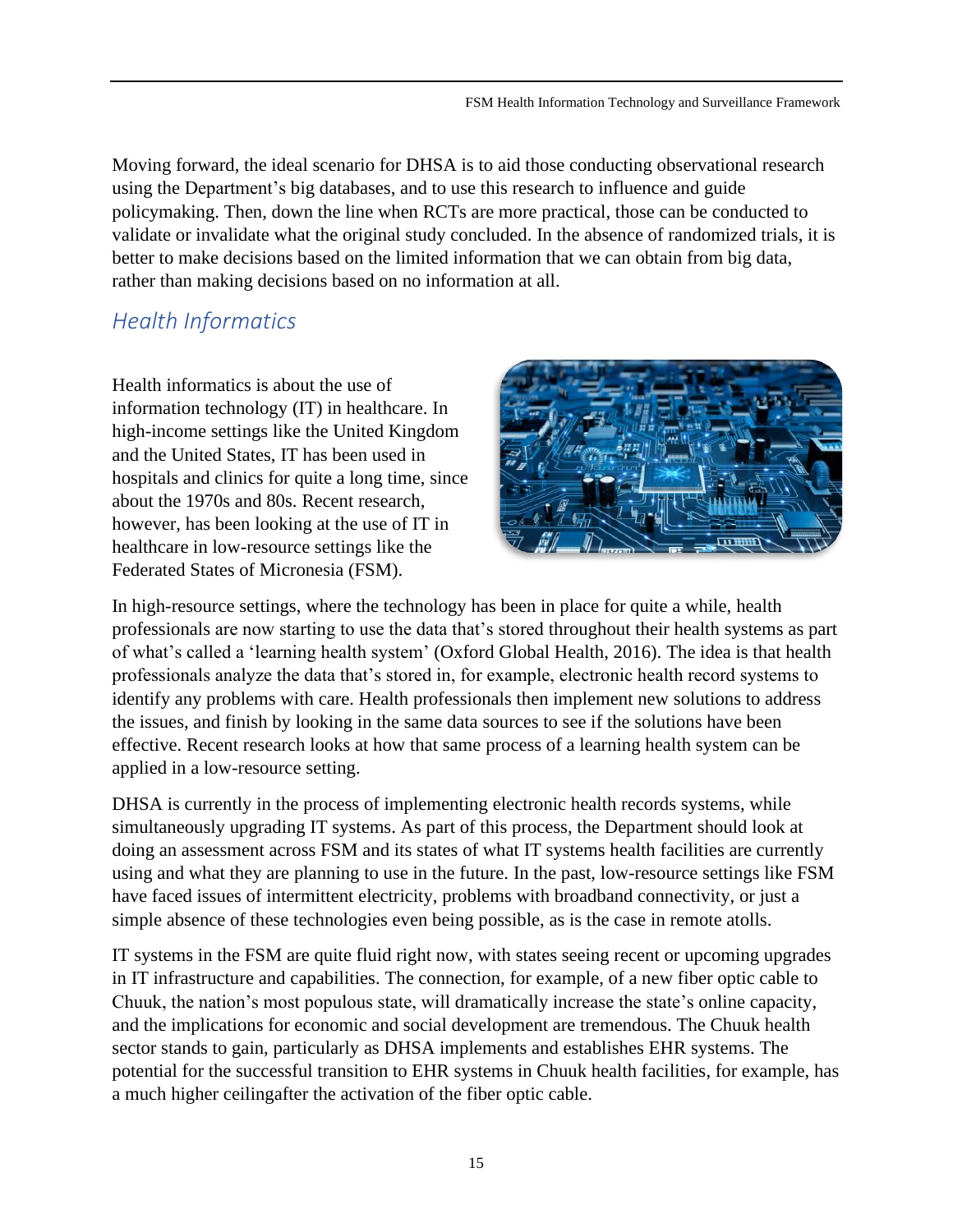However, low-resource settings have also found some quite innovative solutions to those issues. Instead of investing a lot of money in creating new electricity supplies, doctors and researchers are using mobile technology, which has long battery life and can connect to the Internet over the mobile phone network. While not all remote atolls in FSM have mobile phone network connectivity, the potential in the future is great. Delivering services through mobile devices instead of traditional face-to-face meetings can reach more people at a much lower cost (Oxford Global Health, 2016).

The growth of open-source software in healthcare is another promising trend over the last five to 10 years. Despite whatever specific purpose that software has been developed for, because it's open-source, it can be taken up by other groups and developed further. Ultimately, DHSA aims to see that kind of software put into hospitals and community health centers, where it can be useful in building the learning health system.

The learning health system idea has huge potential, especially in low-resource settings like FSM. Despite recent progress, still there are many problems with chronic care, among others, and it results in a lot of premature death and disability. DHSA knows that if it can implement this idea of a continuously learning system, where doctors and hospital administrators can examine the data they're collecting and then implement local solutions based on the problems that they've identified, then that could make a big impact on how healthcare is delivered.

Global healthcare informatics is at a very critical stage at the moment. The IT systems are only just going into FSM, like many other low-resource settings, whereas they've been in use in highincome settings for many years now. There are certainly issues around the expense and difficulty of putting in IT systems in healthcare (especially in rural villages and remote atolls). But by translating the research that's been done internationally to low-resource settings, FSM can avoid repeating some of the mistakes of other countries.

## <span id="page-16-0"></span>**Conclusions**

A health information system needs to be recognized as an essential component of health system development in the FSM. A health information system should be valued for its ability to provide evidence for decision-making. In the FSM, there is an increasing understanding of its critical importance within a well-functioning health system to provide accountability for resource allocation and measuring health outcomes. As this recognition takes place, the FSM is being empowered to own its own health information and take the lead in initiating strategies and action plans to address persistent health information system issues.

As health information system workers and decision-makers in the FSM better define their knowledge gaps, the country can adequately address the issues and challenges perceived at the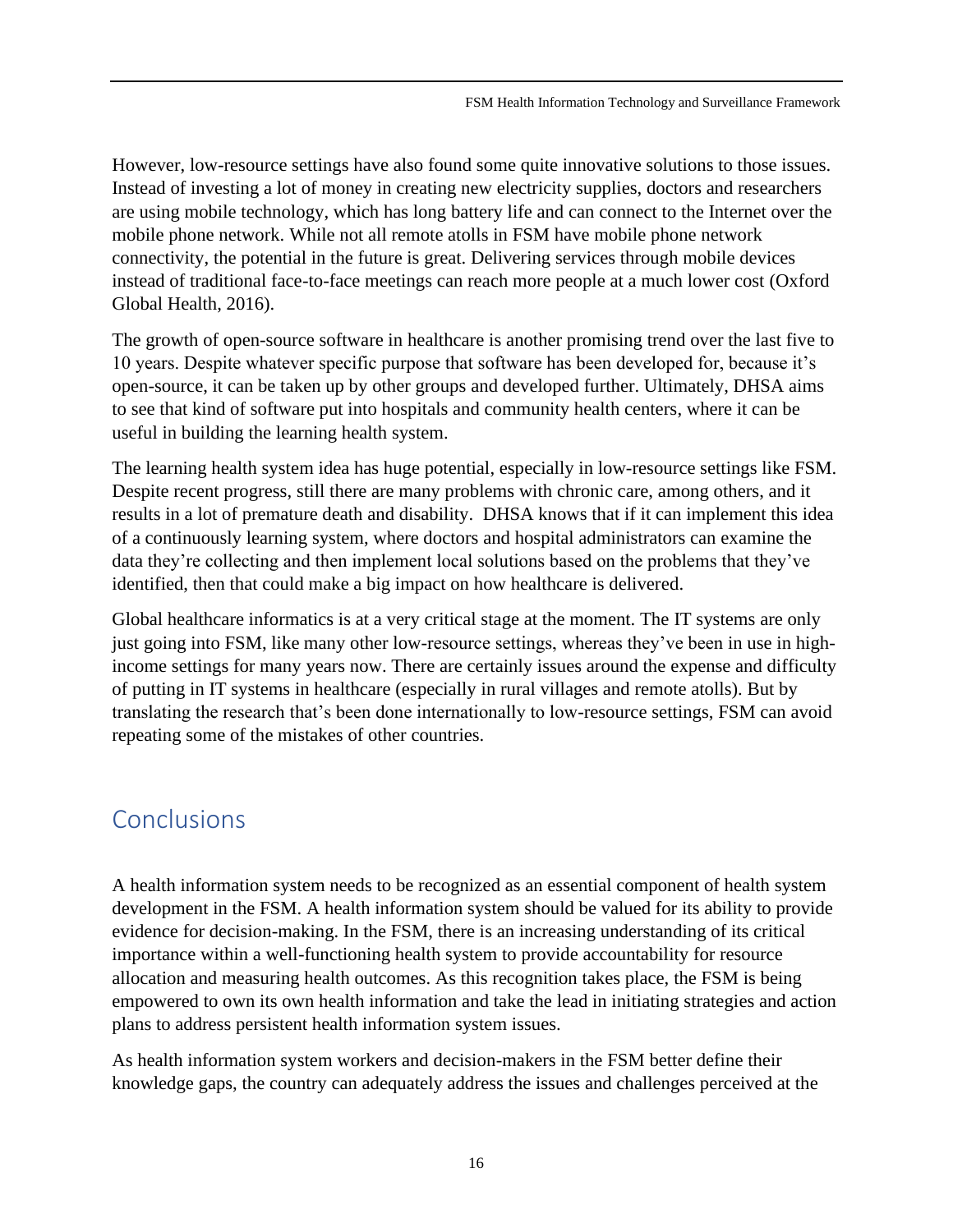national and state levels. Common issues and challenges for health information systems in the FSM and the greater Pacific Islands region have been raised.

Many health information system issues and challenges in the states of the FSM are similar to those identified elsewhere in the Pacific Islands region. The Pacific Islands region is unique because there is strong potential for regional solutions to collectively resolve some of these issues, especially in the areas of data standards, workforce development, and technological investments. The way forward to address these health information system issues for the FSM is to work as a collective group with other Micronesian and Pacific Island countries and territories in advocating and strengthening health information systems.

DHSA will actively partner with state governments, the private sector, regional organizations, and others to find solutions for the islanders who currently lack access to health information system services. Building on advances in IT capabilities, DHSA will deploy the best possible consumer and provider insights to help increase and sustain the equitable use of existing and future public health information system networks.While solutions will differ state by state, island by island, and community by community, they'll all focus on building health information systems from the consumers' perspective, which is critical to achieving sustained use of services, products, medicines, and overall quality health outcomes.

To achieve all of this, development assistance for health could use a boost. DHSA will actively partner with donors and governments to promote domestic and foreign resource mobilization to faster achieve our goals regarding health information systems.

Future actions should be taken that seek to assess the comparative priority and feasibility of implementing various suggestions presented from different regional actors, including the Health Information Systems Knowledge Hub. The FSM should properly determine the practicalities of implementing these suggestions. To do this, significant statistical organizational reform in the FSM, donor input, and regional consultation will be required.

The next step for the FSM Government, including DHSA, should be to undertake the process of a formal country-level HIS strategic planning. This process should involve actors from relevant sectors at the state level, so that they can take the experience back to their colleagues and begin the process themselves to create state-level HIS strategic plans. HMN has created a *Guidance for the HIS Strategic Planning Process*, which includes steps, tools, and templates for HIS systems design and strategic planning (Version 6, March 2009). Using this document to guide a national strategic planning process offers a great opportunity to cement the importance of health information in the FSM.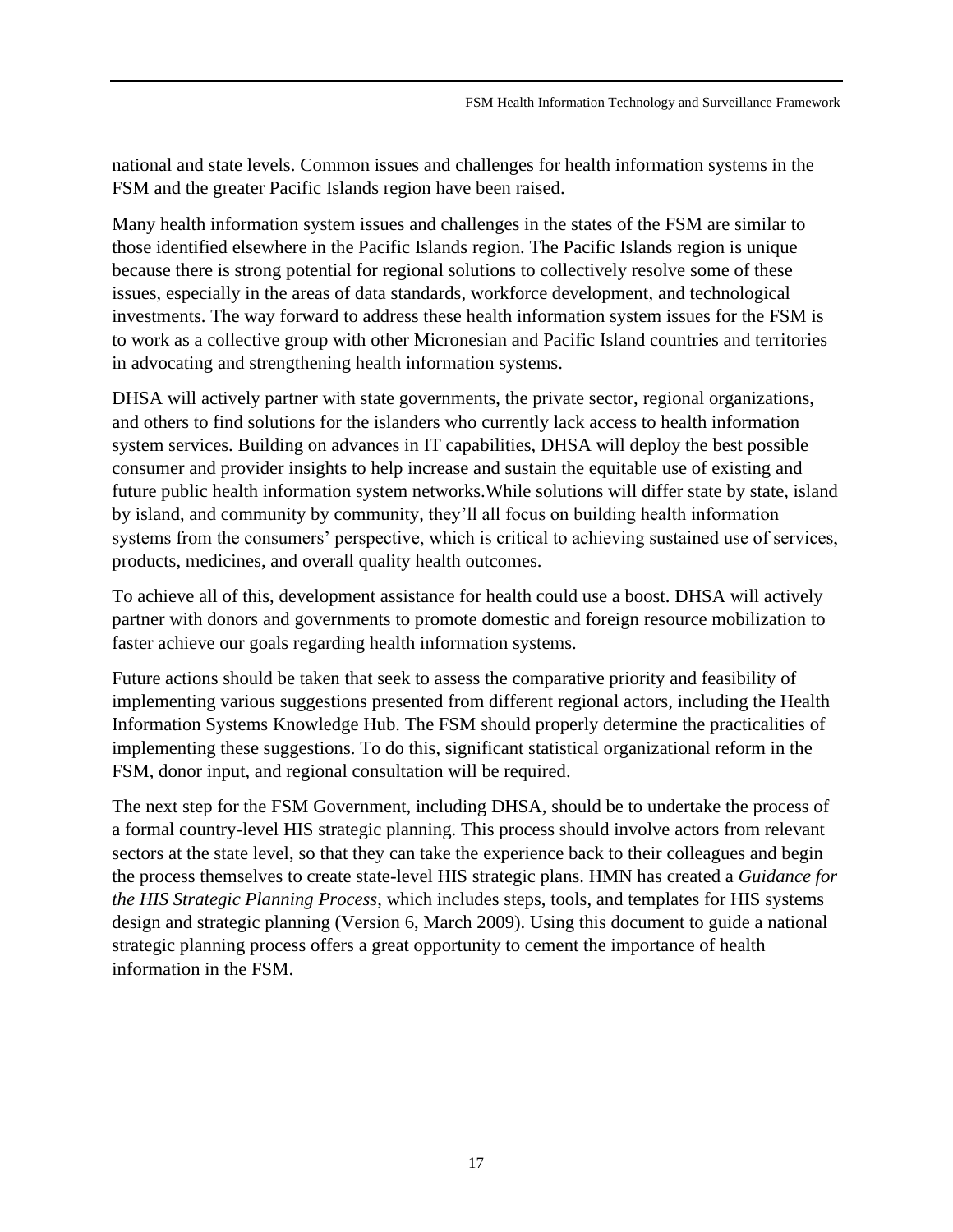### <span id="page-18-0"></span>Acknowledgement

The Department of Health and Social Affairs extends its appreciation to Mr. Alexander Hoffman, a graduate student from University of Denver in the USA who volunteered his time as an intern with the department during the summer of 2018. Though key technical staff and leadership of the department also guided the development of this document, this document would not have been produced without the commitment and sacrifice of Mr. Hoffman. It builds on policies and development the department is currently undertaking. This document should guide the work of the department as it continues to explore how the health information technology can improve health development in the country.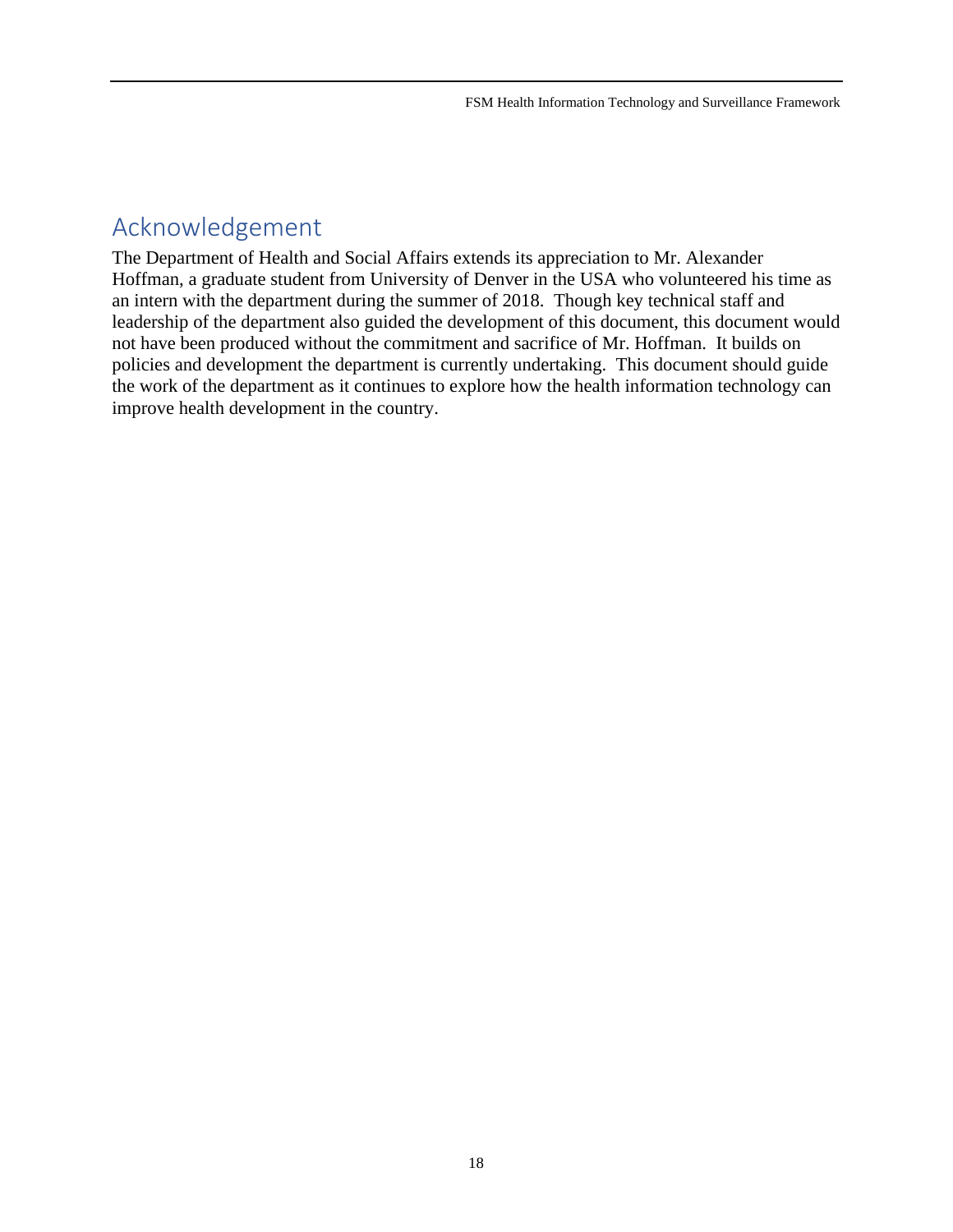## <span id="page-19-0"></span>Appendices

### <span id="page-19-1"></span>*Appendix A: Common HIS strategies among PICTs*

Source: *HIS Knowledge Hub – Issues and Challenges for health information systems in the Pacific, 2009*

### **1. Improve data integration and sharing.**

- a. Improve sharing of data among health information system stakeholders.
- b. Clarify data ownership.
- c. Develop health information system legislation and/or regulations.
- d. Establish unique identifiers.
- e. Establish data standards.
- f. Improve use of technology to increase data sharing.
- g. Develop human resources for data management.

### **2. Increase analytical skills among data producers.**

- a. Increase capacity for data analysis.
- b. Ensure communication of analysis and findings.

### **3. Explore regional approaches to health information systems.**

- a. Recruit and retain a health information system workforce.
- b. Define core regional health information system competencies.
- c. Establish a Health Information Committee.
- d. Explore costs of information technology.
- e. Maintain quality of mortality coding.

### **4. Strategize for advocacy for health information systems.**

- a. Advocate for health information.
- b. Engage decision-makers.

### **5. Improve and increase the role of health surveys.**

- a. Link surveys to routine surveillance.
- b. Make surveys accessible to stakeholders.

### **6. Improve the use of institution-based data.**

- a. Improve quality of individual records.
- b. Improve transmission of data in geographically isolated areas.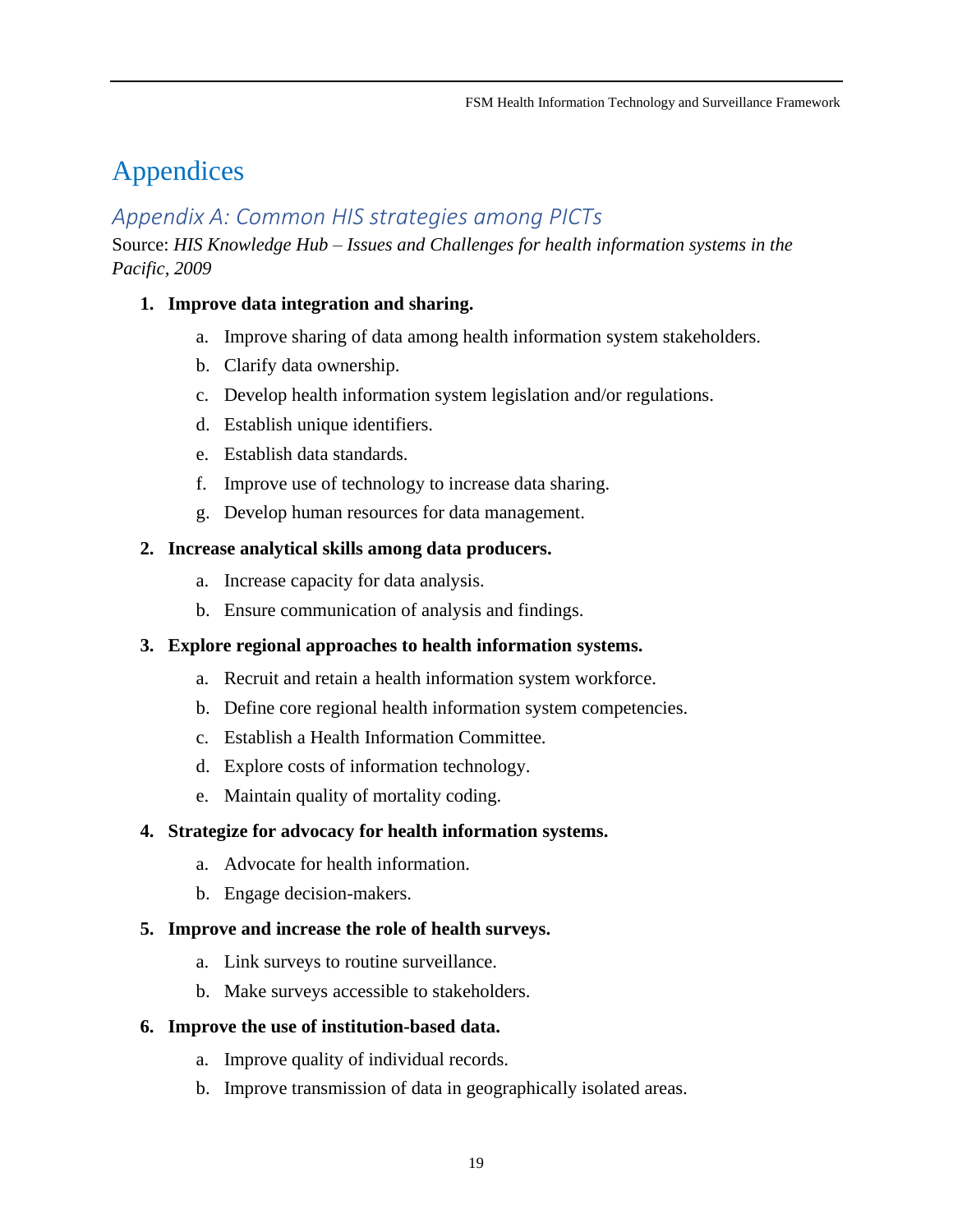- c. Improve service and resource records for decision-making.
- d. Improve validity of mortality reporting.

# <span id="page-20-0"></span>*Appendix B: Framework for an FSM health information system strategic*

### *plan*

| <b>Strategy</b>                                 | Action(s)                                                                                                                                                                                                                      |  |  |
|-------------------------------------------------|--------------------------------------------------------------------------------------------------------------------------------------------------------------------------------------------------------------------------------|--|--|
| 1. Improve data<br>integration,<br>quality, and | 1.1 Investigate the feasibility of a national data warehouse (e.g., a system of<br>linked databases, aligned around agreed standards of data and metadata<br>quality, with user-friendly access)                               |  |  |
| sharing                                         | 1.2 Implement a national standard or code of practice regarding data sharing                                                                                                                                                   |  |  |
|                                                 | 1.3 Develop a core dataset for sharing of health information                                                                                                                                                                   |  |  |
|                                                 | 1.4 Develop, document, and disseminate data quality standards, including<br>best practices for data collection methods                                                                                                         |  |  |
|                                                 | 1.5 Develop and implement a systematic, regular, and institutionalized system<br>for the supervision, monitoring, and evaluation of data quality, covering all<br>activities from data capture to data processing and analysis |  |  |
|                                                 | 1.6 Conduct a regular, systematic, and institutionalized monitoring and review<br>of the HIS, including:                                                                                                                       |  |  |
|                                                 | Periodic review of information requirements<br>a.<br>Continuous monitoring of disease surveillance systems                                                                                                                     |  |  |
|                                                 | b.<br>Monitoring and assessment of the efficiency of the core and support                                                                                                                                                      |  |  |
|                                                 | c.<br>components of the HIS                                                                                                                                                                                                    |  |  |
|                                                 | 1.7 Conduct a review of the role of health surveys and develop a strategic plan                                                                                                                                                |  |  |
|                                                 | to identify which information should come from routine HIS and which                                                                                                                                                           |  |  |
|                                                 | should come from health surveys                                                                                                                                                                                                |  |  |
|                                                 | 1.8 Clarify data ownership                                                                                                                                                                                                     |  |  |
|                                                 | 1.9 Establish unique identifiers (e.g., national health number)                                                                                                                                                                |  |  |
| 2. Advocate for the                             | 2.1 Conduct advocacy activities to create awareness, discuss issues and elicit                                                                                                                                                 |  |  |
| recognition of                                  | action for the following HIS-related areas:                                                                                                                                                                                    |  |  |
| and                                             | Systematic development and strengthening of the HIS at national and<br>a.<br>state levels (e.g., development of HIS master plans, strategic framework,                                                                         |  |  |
| improvement to<br>health                        | strategic plans, policies)                                                                                                                                                                                                     |  |  |
| information                                     | Resources sharing for HIS development and maintenance among different<br>b.                                                                                                                                                    |  |  |
| systems within                                  | programs within DHSA and donor agencies                                                                                                                                                                                        |  |  |
| <b>FSM</b>                                      | Integration of information systems of different vertical programs within<br>c.<br><b>DHSA</b>                                                                                                                                  |  |  |
|                                                 | More rigid implementation of existing HIS-related laws and regulations<br>d.                                                                                                                                                   |  |  |
|                                                 | e. Strengthening of the curriculum of nursing programs in relation to the                                                                                                                                                      |  |  |
|                                                 | generation and use of health information (including the use of ICD-10)                                                                                                                                                         |  |  |
|                                                 | Alignment of emerging HIS needs and activities with current management<br>f.<br>priorities (e.g., National Health Plan, etc.)                                                                                                  |  |  |
|                                                 | 2.2 Increase national dialogue on the incentives for data collection at the                                                                                                                                                    |  |  |
|                                                 | health system level                                                                                                                                                                                                            |  |  |
|                                                 | 2.3 Promote HIS among key non-health stakeholders (e.g., the Bureau of                                                                                                                                                         |  |  |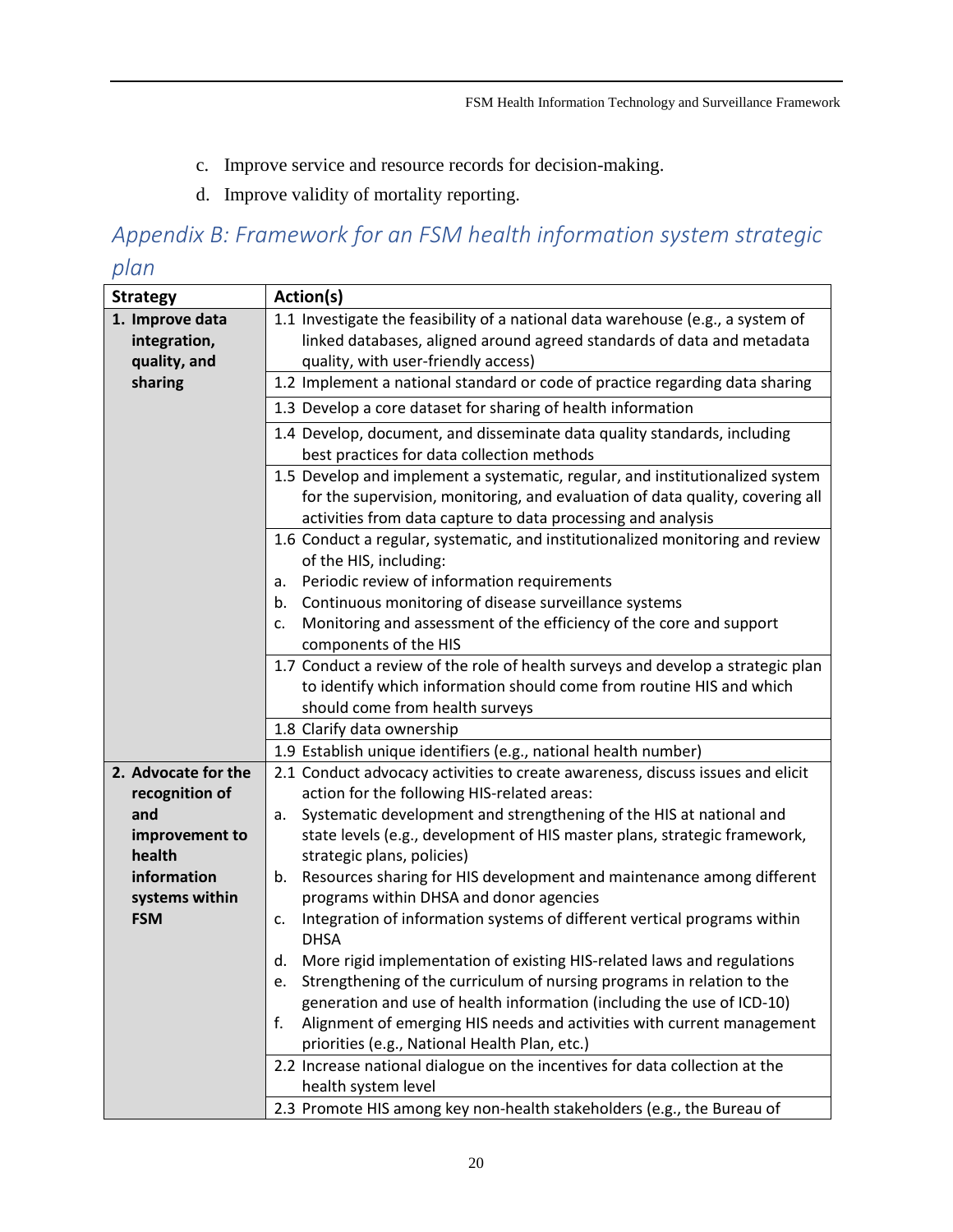|                                      | Statistics, Department of Justice/Civil Registry, Department of Finance and          |  |  |
|--------------------------------------|--------------------------------------------------------------------------------------|--|--|
|                                      | Administration, Department of Transportation, Communication, and                     |  |  |
|                                      | Infrastructure, and private health providers)                                        |  |  |
|                                      | 2.4 Promote the sharing and application of HIS-related experiential knowledge        |  |  |
| 3. Enhance                           | 3.1 Develop HIS career paths                                                         |  |  |
| institutional                        | Include HIS in a DHSA Workforce Development Plan<br>a.                               |  |  |
| capacity and                         | 3.2 Improve existing pre-service and in-service training for HIS personnel           |  |  |
| opportunities for                    | Implement and improve recognition and accreditation of training and prior<br>a.      |  |  |
| the creation of                      | learning                                                                             |  |  |
| professional                         | 3.3 Enroll in regional training in HIS, including (but not limited to):              |  |  |
| development                          | management, biostatistics, epidemiology, coding, medical record                      |  |  |
| pathways                             | management, ICT                                                                      |  |  |
|                                      | 3.4 Review the roles and functions of the Health Statistics & Information Unit       |  |  |
|                                      | and its place within the DHSA organizational structure, including defining           |  |  |
|                                      | the core challenges for managerial and technical HIS positions, and duties           |  |  |
|                                      | and responsibilities of a Chief Information Officer and HIS Unit                     |  |  |
| 4. Strengthen the                    | 4.1 Strengthen the capacity of information systems to transmit, access, and          |  |  |
| application of                       | share health information                                                             |  |  |
| information and                      | 4.2 Develop policy and implement a maintenance plan for various resources            |  |  |
| communication                        | related to HIS including:                                                            |  |  |
| technology,                          | Physical resources (e.g., record storage facilities)<br>a.                           |  |  |
| including ICT                        | Replacement and upgrading of equipment, including computer hardware<br>b.            |  |  |
| infrastructure                       | and software                                                                         |  |  |
|                                      | Human resources (e.g., retention of qualified staff)<br>c.                           |  |  |
|                                      | Data and IT standards and architecture<br>d.                                         |  |  |
|                                      | Disaster management and recovery<br>e.                                               |  |  |
|                                      | 4.3 Conduct further research and evaluate the current sustainability of health       |  |  |
|                                      | information technology investments                                                   |  |  |
|                                      | 4.4 Investigate emerging data transmission technologies                              |  |  |
|                                      | 4.5 Promote the sharing of IT adaptations, modules, requirements,                    |  |  |
|                                      | components, methods, etc. across states                                              |  |  |
| 5. Develop policies,                 | 5.1 Establish policy to facilitate the linkage of information                        |  |  |
| regulations, and                     | 5.2 Provide/strengthen the legal basis for different HIS-related activities (e.g.,   |  |  |
| legislation on<br><b>HIS-related</b> | vital registration system, reporting of notifiable diseases, data collection         |  |  |
| <b>issues</b>                        | from private providers, use of electronic health records, etc.)                      |  |  |
|                                      | 5.3 Prepare and disseminate user's manuals and policies for the HIS and each         |  |  |
|                                      | of its sub-systems (e.g., hospital, public health, human resources, finance)         |  |  |
|                                      | 5.4 Establish strict protocols to prevent any leaks of personal information          |  |  |
| 6. Secure political                  | 6.1 Create a high-level interagency multisectoral leadership forum, including        |  |  |
|                                      |                                                                                      |  |  |
| engagement and                       | lead institutions and actors in each key agency across health and non-               |  |  |
| commitment at                        | health sectors at national and state levels, to guide and oversee a broad            |  |  |
| the national,                        | set of stakeholders toward the realization of an integrated, unified, and            |  |  |
| state, and local                     | adequately resourced HIS                                                             |  |  |
| levels                               | 6.2 Develop the core specifications for a health information governance<br>structure |  |  |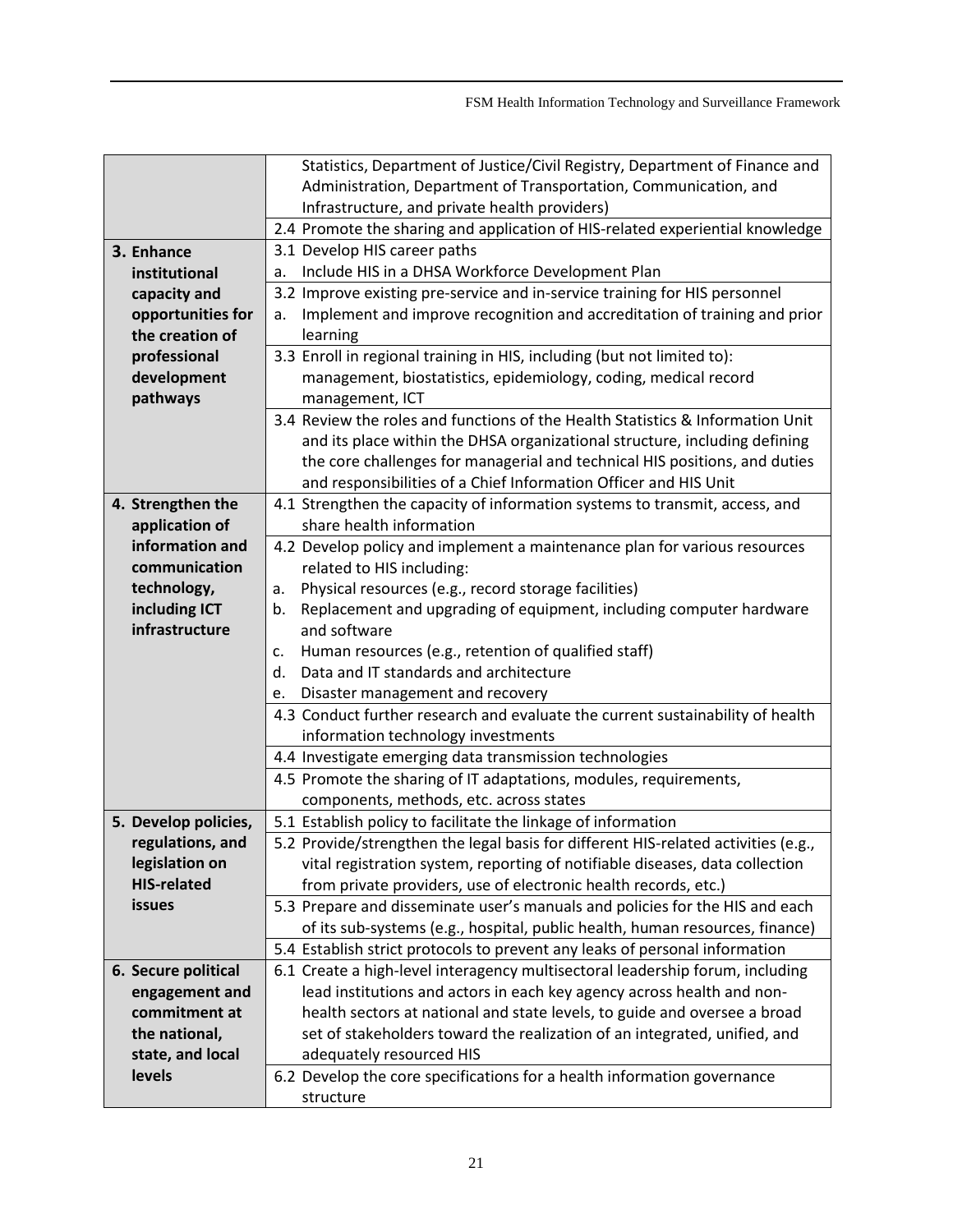|                                                                    | 6.3 Enhance leadership skills, organizational development, change and risk<br>management of HIS                                              |
|--------------------------------------------------------------------|----------------------------------------------------------------------------------------------------------------------------------------------|
|                                                                    | 6.4 Expand linkages with the private sector through partnerships and technical<br>advisory groups and extend coordination at the state level |
| 7. Establish event-<br>based<br>surveillance at<br>the state level | 7.1 Develop and implement innovative and scalable models for expanding<br>event-based surveillance at the state level                        |
| 8. Improve the use                                                 | 8.1 Improve quality of individual records                                                                                                    |
| of institution-<br>based data                                      | 8.2 Improve transmission of data in geographically isolated areas of the<br>country                                                          |
|                                                                    | 8.3 Improve service and resource records for decision-making                                                                                 |
|                                                                    | 8.4 Improve validity of mortality reporting                                                                                                  |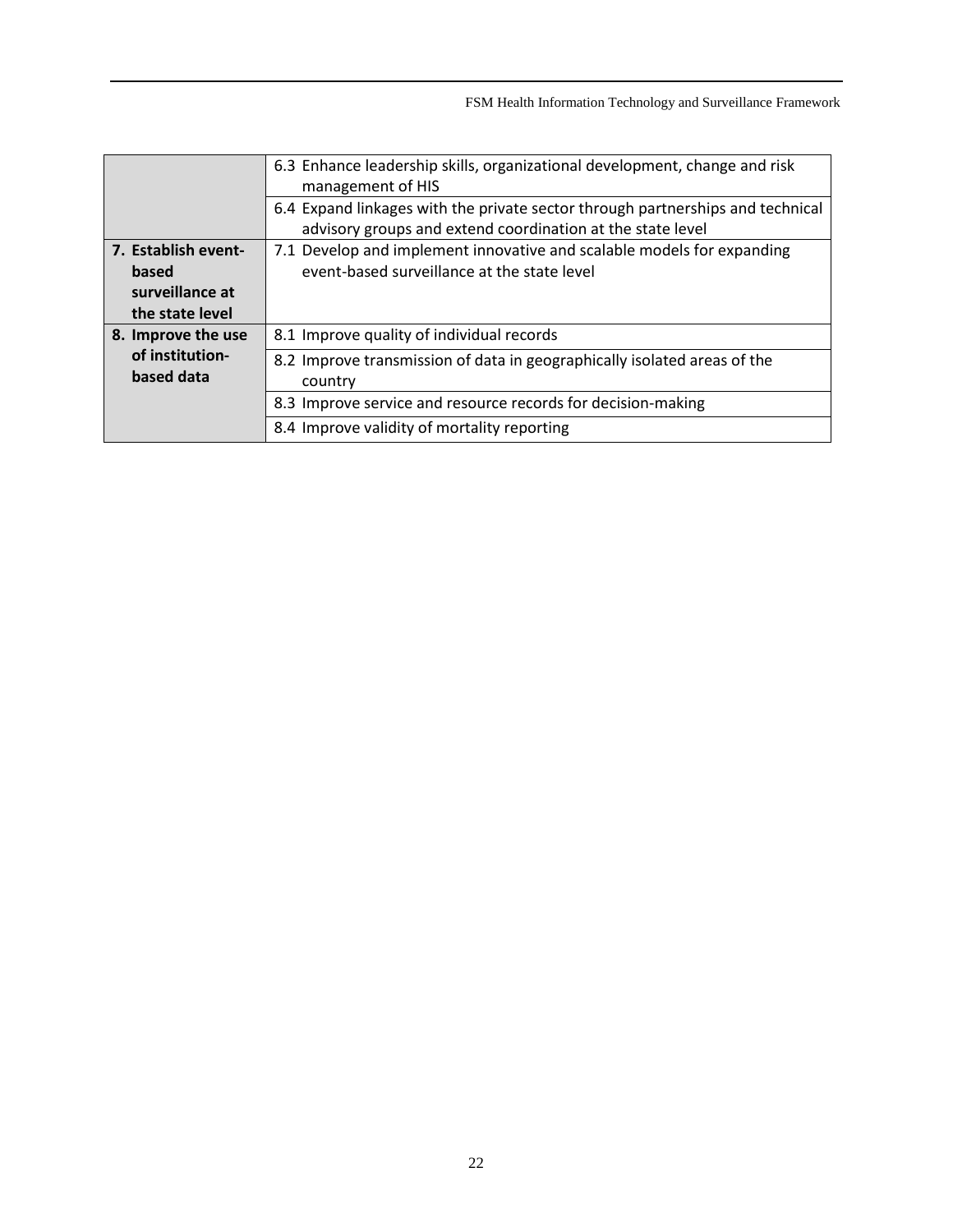## <span id="page-23-0"></span>*Appendix C: Levels and Methods of Surveillance Activities*

| Level of data<br>collection | <b>Quantity of</b><br>data | <b>Information needs</b>                                                                               | <b>Information tools</b>                          |
|-----------------------------|----------------------------|--------------------------------------------------------------------------------------------------------|---------------------------------------------------|
| Global/regional             | Less                       | Summary indicators for global<br>reporting, SDGs                                                       | Global/regional summary<br>indicators             |
| National                    |                            | Summary indicators for<br>national needs (e.g. planning)                                               | National summary<br>indicators                    |
| State                       |                            | Indicators for state and<br>national reporting and<br>planning                                         | State summary reports                             |
| Facility                    |                            | Facility management, audits,<br>planning; drug procurement                                             | Facility registers, logbooks                      |
| Patient                     |                            | Patient management                                                                                     | Patient charts                                    |
| Household                   | More                       | Understanding population<br>burden of disease and risk,<br>monitoring and evaluation of<br><b>CBOs</b> | Household surveys and<br>demographic surveillance |

### <span id="page-23-1"></span>Table 1: Information needs and tools at different levels of the health-care system

### <span id="page-23-2"></span>Table 2: Levels Where Surveillance Activities are Performed

|                                                    |                       |             | <b>State</b> |                |
|----------------------------------------------------|-----------------------|-------------|--------------|----------------|
|                                                    | <b>National level</b> | State level | level        | Local level    |
| <b>Activities</b>                                  | (Administrative)      | (Hospitals) | (CHCs)       | (Dispensaries) |
| Detection and notification of cases                | N <sub>o</sub>        | <b>Yes</b>  | <b>Yes</b>   | <b>Yes</b>     |
| Collection and consolidation of case data          | <b>Yes</b>            | <b>Yes</b>  | <b>Yes</b>   | <b>Yes</b>     |
| Analysis and interpretation                        | <b>Yes</b>            | <b>Yes</b>  | No.          | No.            |
| Investigation of cases, confirmation of diagnosis: |                       |             |              |                |
| • Epidemiologist                                   | Yes                   | No.         | No.          | No.            |
| $\bullet$ Clinician                                | Yes                   | <b>Yes</b>  | Yes.         | No.            |
| • Laboratory                                       | <b>Yes</b>            | <b>Yes</b>  | No.          | No.            |
| Feedback                                           | <b>Yes</b>            | <b>Yes</b>  | <b>Yes</b>   | <b>Yes</b>     |
| Dissemination                                      | Yes                   | <b>Yes</b>  | <b>Yes</b>   | Yes            |
| Action                                             | Yes                   | <b>Yes</b>  | Yes          | <b>Yes</b>     |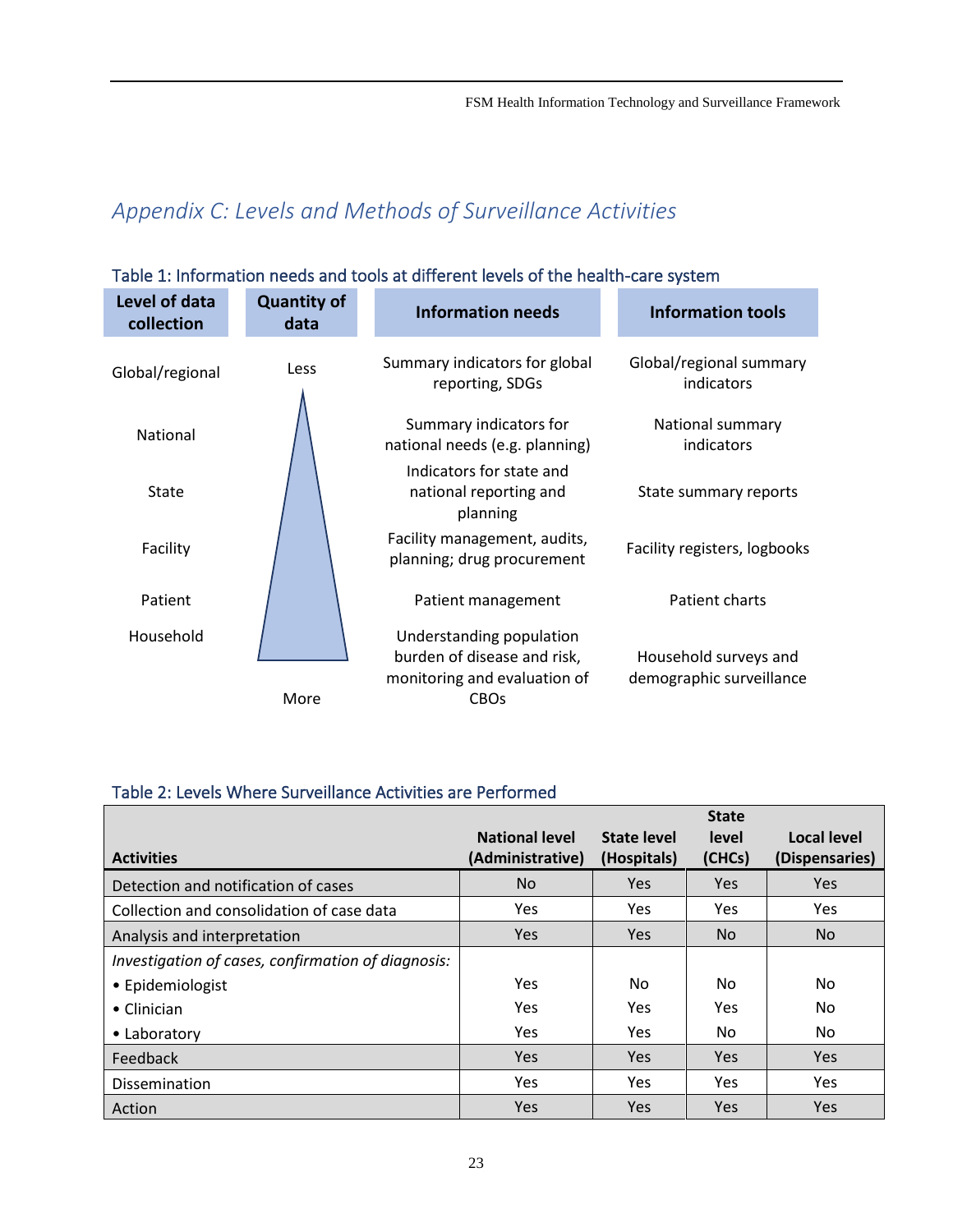| <b>Surveillance Methods</b>                                   | <b>Comments</b>                                                                                                                                                                               |
|---------------------------------------------------------------|-----------------------------------------------------------------------------------------------------------------------------------------------------------------------------------------------|
| Mandatory disease notification<br>by health-care providers or | • Require immediate public health response; or                                                                                                                                                |
| facilities                                                    | • Recognizable solely by providers                                                                                                                                                            |
| Reports by laboratories                                       | • Immediate public health response may or may not be needed                                                                                                                                   |
| (reporting source)                                            | • Laboratory test needed for recognition or to meet case definition                                                                                                                           |
|                                                               | • Laboratory test adds relevant information                                                                                                                                                   |
|                                                               | • Back-up to clinician's reporting                                                                                                                                                            |
| Sentinel surveillance                                         | • Useful for collecting detailed information on a subset of cases                                                                                                                             |
|                                                               | • Designed so findings can be generalized to a specified population                                                                                                                           |
|                                                               | • Collect limited information to recognize the onset, termination and<br>characteristics of a particular public health problem of limited<br>duration (such as influenza)                     |
|                                                               | • Used when incidence of a condition is high (e.g., diarrheal diseases)                                                                                                                       |
| Periodic or ongoing prevalence<br>surveys                     | · To assess prevalence trends over time (e.g., HIV seroprevalence<br>surveys, BRF surveys)                                                                                                    |
|                                                               | . Optimal if designed to be useful to state and local public health<br>agencies                                                                                                               |
|                                                               | • Generate hypotheses regarding risk factors                                                                                                                                                  |
|                                                               | • Evaluate the effectiveness of a public health or clinical intervention                                                                                                                      |
| Vital records                                                 | • Surveillance of births and deaths; trends in causes of death                                                                                                                                |
|                                                               | • Key for infant and maternal mortality surveillance                                                                                                                                          |
|                                                               | • May be used alone for some analyses                                                                                                                                                         |
| Secondary analysis of datasets                                | · Places no additional burden on public health surveillance systems                                                                                                                           |
| collected for other purposes                                  | • Care must be taken in analysis and interpretation                                                                                                                                           |
|                                                               | · Immediate public health response is not needed                                                                                                                                              |
|                                                               | • Assess the public health impact or monitor trends                                                                                                                                           |
|                                                               | • Measure morbidity costs due to chronic or recurrent health events                                                                                                                           |
|                                                               | · Potential data sources include hospital discharges, billing, insurance,<br>emergency room, school/work attendance, immunization registries,<br>work-site injury and law enforcement records |

### <span id="page-24-0"></span>Table 3: Major Surveillance Methods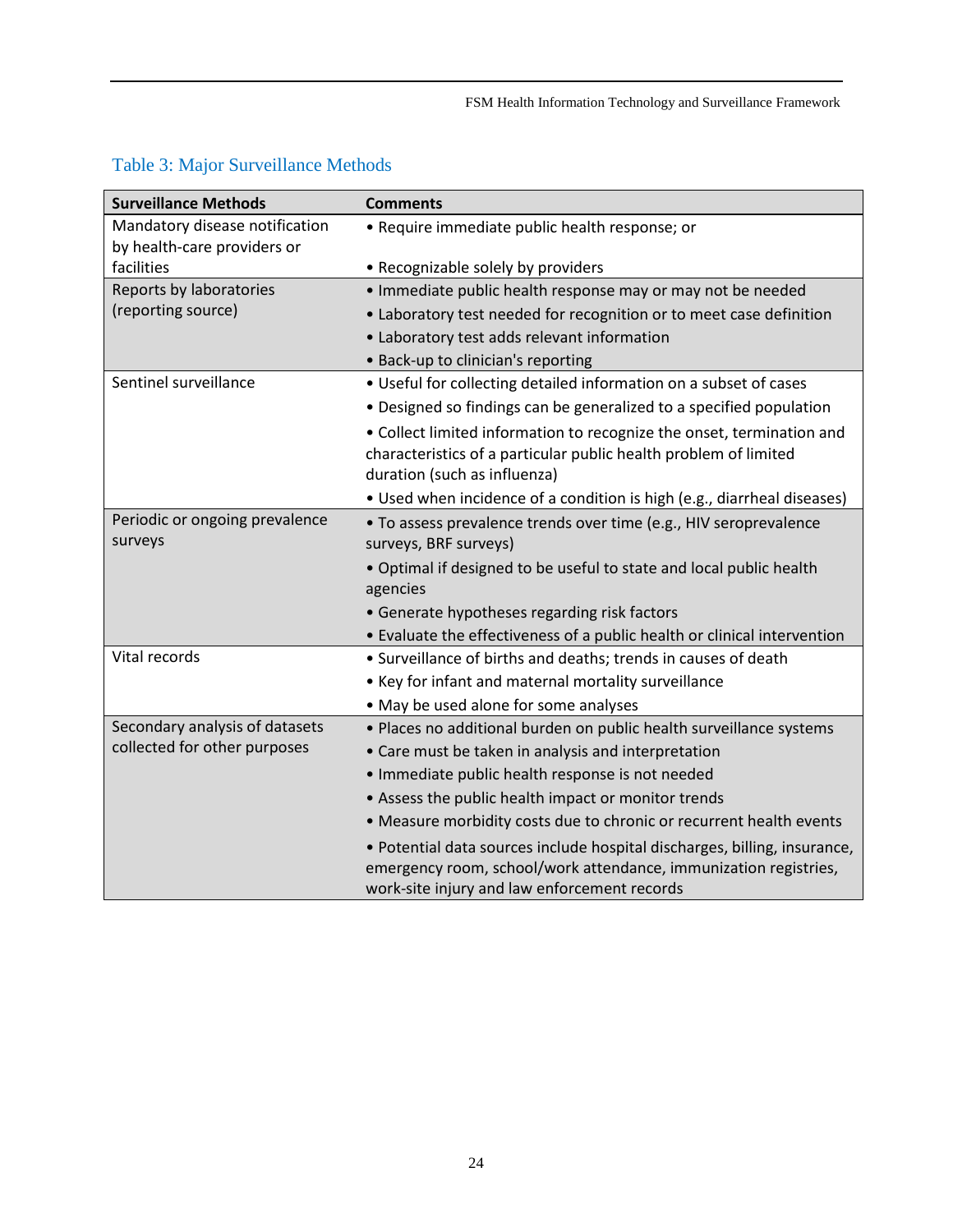# <span id="page-25-0"></span>Appendix D: FSM National Health Sector Key Performance Indicators

| <b>Type</b>                   | #                                                                                                          | <b>Key Performance Indicator (KPI)</b>                                    |  |  |  |  |
|-------------------------------|------------------------------------------------------------------------------------------------------------|---------------------------------------------------------------------------|--|--|--|--|
|                               | 1                                                                                                          | Infant mortality rate (per 1,000 live births)                             |  |  |  |  |
| $\overline{2}$                |                                                                                                            | Early child mortality, <5yo (per 1,000 live births)                       |  |  |  |  |
|                               | 3                                                                                                          | Maternal mortality (per 100,000 live births)                              |  |  |  |  |
|                               | 4                                                                                                          | Teen births, 15-19yo (per 1,000 live births)                              |  |  |  |  |
|                               | 5                                                                                                          | Births attended by skilled personnel (per 100 live births)                |  |  |  |  |
|                               | 6                                                                                                          | Immunization completeness, children 2yo                                   |  |  |  |  |
| Maternal & Child Health (MCH) | $\overline{7}$                                                                                             | Family planning services, 15-44yo (per 100 live births)                   |  |  |  |  |
|                               | 8                                                                                                          | Dental sealant, children 8yo                                              |  |  |  |  |
|                               | 9                                                                                                          | Youth tobacco smoking                                                     |  |  |  |  |
|                               | 10                                                                                                         | Youth alcohol use                                                         |  |  |  |  |
|                               | 11                                                                                                         | Amputation rate, lower extremity (per 100,000 population)                 |  |  |  |  |
| <b>NCD Indicators</b>         | 12                                                                                                         | Cancer deaths (per 100,000 population)                                    |  |  |  |  |
|                               | 13                                                                                                         | Cardiovascular disease deaths (per 100,000 population)                    |  |  |  |  |
|                               | 14                                                                                                         | Diabetes deaths (per 100,000 population)                                  |  |  |  |  |
|                               | 15                                                                                                         | Chronic lung disease deaths (per 100,000 population)                      |  |  |  |  |
|                               | 16                                                                                                         | Suicide deaths (per 100,000 population)                                   |  |  |  |  |
| <b>Other Major Causes</b>     | 17<br>Road traffic deaths (per 100,000 population)<br>Tuberculosis incidence (per 10,000 population)<br>18 |                                                                           |  |  |  |  |
| of Illness                    |                                                                                                            |                                                                           |  |  |  |  |
|                               | 19                                                                                                         | Leprosy prevalence (per 10,000 population)                                |  |  |  |  |
|                               | 20                                                                                                         | HIV incidence (per 100,000 population)                                    |  |  |  |  |
|                               | 21                                                                                                         | Outlying health centers/dispensaries meeting quality standards            |  |  |  |  |
|                               | 22                                                                                                         | Hospital & Public Health units with quality surveys and improvement plans |  |  |  |  |
| stration                      | 23                                                                                                         | Population to physician ratio                                             |  |  |  |  |
|                               |                                                                                                            | Population to graduate nurse ratio                                        |  |  |  |  |
|                               | 24                                                                                                         | Inventory: Medicines on essential list in stock                           |  |  |  |  |
|                               | 25                                                                                                         | Hospital equipment: Items on essential list that are functional           |  |  |  |  |
|                               |                                                                                                            | Budget and end-of-year utilization %                                      |  |  |  |  |
|                               |                                                                                                            | a) Compact & General Fund                                                 |  |  |  |  |
| Standards, Quality, & Admini  | 26                                                                                                         | b) Health Care Fund & Health Care Revenue Fund                            |  |  |  |  |
|                               |                                                                                                            | c) Other large grant                                                      |  |  |  |  |
|                               | 27                                                                                                         | Population enrolled in health insurance plan                              |  |  |  |  |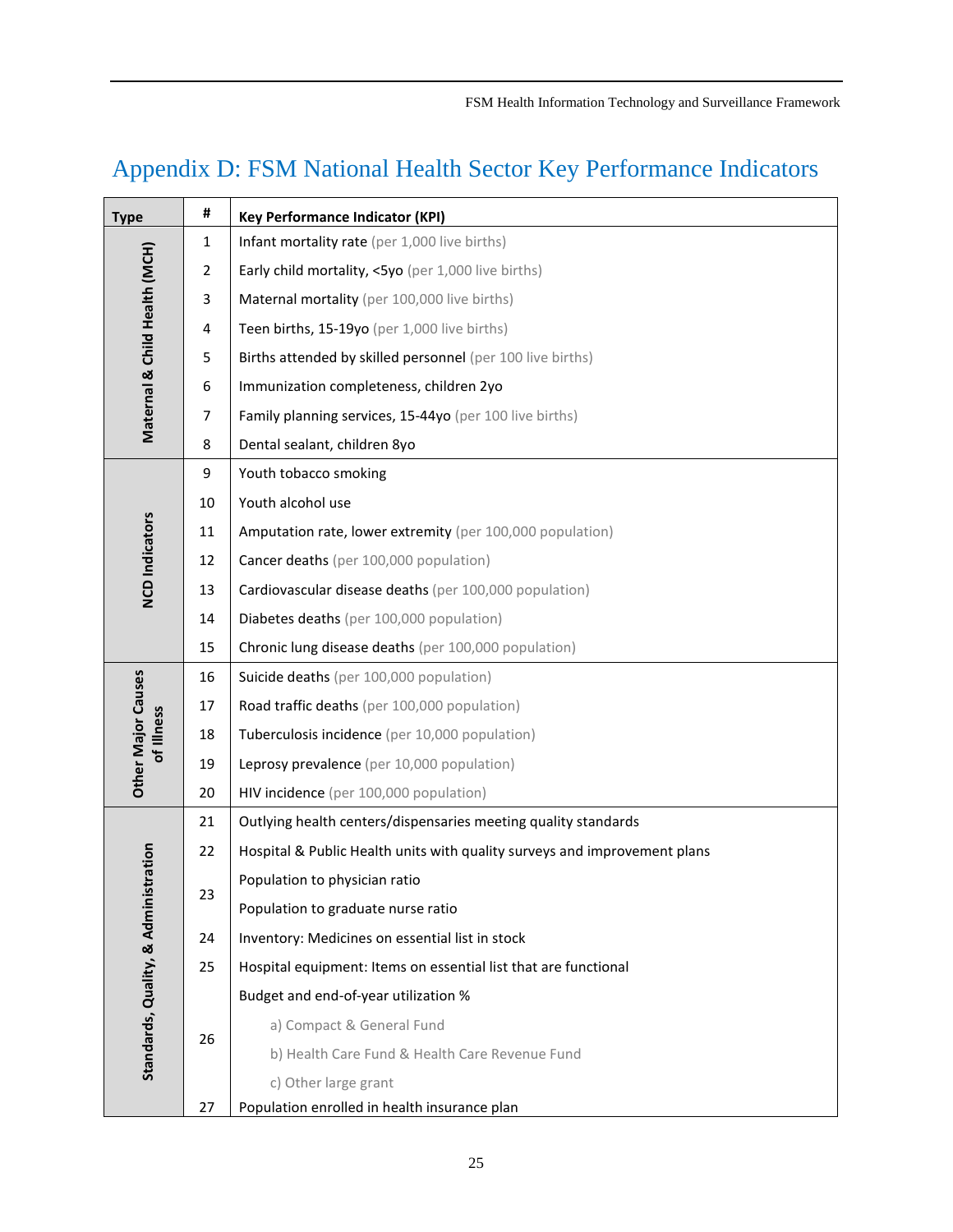### <span id="page-26-0"></span>References

- Department of Health and Social Affairs, (FSM). (2014). Framework for sustainable health development in the FSM 2014-2024. *2014 Health Summit of the FSM (Palikir, Pohnpei)*
- Finau, S. A. (1994). National health information systems in the pacific islands: In search of a future. *Health Policy and Planning, 9*(2), 161-170. doi:10.1093/heapol/9.2.161

Haberkorn, G. (2017). *Assessment report of the FSM national statistical system.*

- Harvard T.H. Chan School of Public Health. (2017). *Harnessing data to improve health*. Cambridge, MA: Harvard T.H. Chan School of Public Health.
- Harvard T.H. Chan School of Public Health. (2018). *Big data and public health*. Cambridge, MA: Harvard T.H. Chan School of Public Health.
- Health Metrics Network. (2007). *Strengthening country health information systems - assessment and monitoring tool (version 2.00).* World Health Organization.
- Health Metrics Network. (2012). *Framework and standards for country health information systems (second edition).* Geneva, Switzerland: World Health Organization.
- On, M. L., Bennett, V., & Whittaker, M. (2009). *Issues and challenges for health information systems in the pacific.* (Working Paper Series No. 7). Australia: Health Information Systems Knowledge Hub. Retrieved from <https://www.ncbi.nlm.nih.gov/pubmed/23240332>
- Pacific Health Information Network. (2011). *Regional health information systems strategic plan 2012-2017.* PHIN.